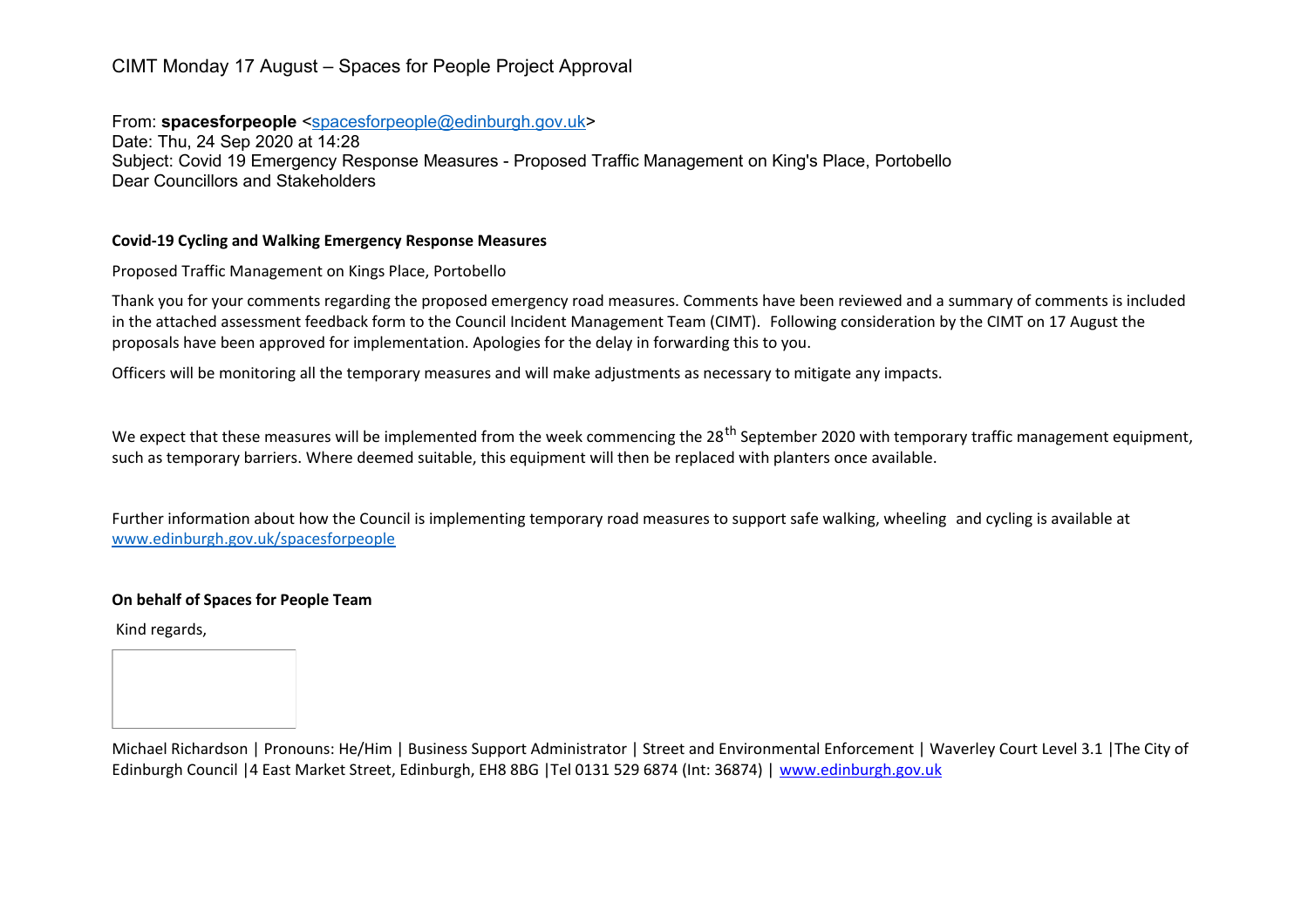Notification sent to all ward councillors, transport spokespeople, emergency services, Living Streets, Spokes, RNIB, Edinburgh Access Panel and relevant Community Councils on 6 July 2020. Recipients were given five days to respond with comments. The measures would be implemented under emergency delegated decision-making powers using a Temporary Traffic Regulation Order. Given the urgent nature of these works, normal expectations about community consultations cannot be fulfilled.

The proposal is to create a safe active travel link that will connect both sections of the promenade currently severed by an existing car park. The scope of works includes the formation of a turning circle and loading area (with appropriate restrictions) to serve the adjacent businesses, and temporarily suspend all parking and vehicular access to the existing car park.

The SfP team will engage with residents and provide adequate notification regarding revised access arrangements (these measures will restrict access to the occupied car park area).

The scheme does not require or depend upon the removal or relocation of caravans currently located within King's Place.

Any future improvement scheme will be considered, in close consultation with the local community that will aim to improve access, active travel and public realm at this section of the promenade, these are not directly related to the Spaces for People measures.

## **Project Proposal**

| Location     | <b>Justification</b>                                       | ' Recommendation                                           |
|--------------|------------------------------------------------------------|------------------------------------------------------------|
| Kings Place, | Creation of a safe route for pedestrians and cyclists to   | Progress with suspension of parking and provision of a     |
| Portobello   | negotiate the car park between the Portobello and Seafield | safe route for pedestrians and cyclists as part of overall |
|              | Promenades.                                                | emergency measures to help people travel safely while      |
|              |                                                            | meeting physical distancing requirements.                  |

### **Feedback**

| <b>Comment from</b>    | <b>Comment</b> | Response |
|------------------------|----------------|----------|
| <b>Responses from</b>  |                |          |
| <b>Elected Members</b> |                |          |
| and Stakeholder        |                |          |
| <b>Organisations</b>   |                |          |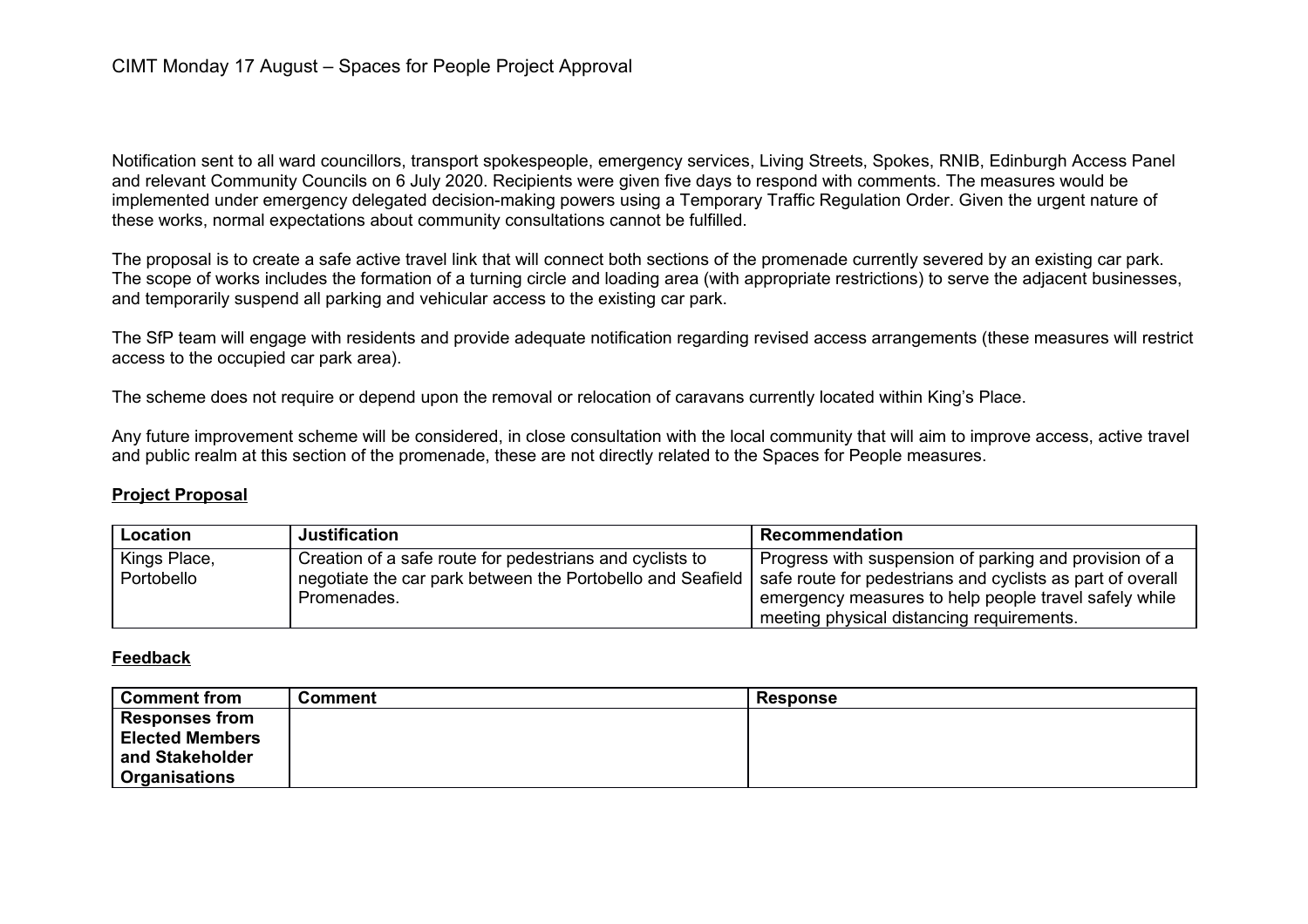| Cllr Mary Campbell                                       | Thank you, so glad to see something happening here. Is<br>there any potential to bring in angled markings for parking<br>on Kings Road? This would help residents, as hopefully<br>day trippers will move elsewhere with parking removed at<br>Kings Place.                                                                                                                                                                                                              | This is a possibility in the future. However, careful<br>consideration needs to be given to the safety of angled<br>parking and this should be taken forward as a separate<br>project. |
|----------------------------------------------------------|--------------------------------------------------------------------------------------------------------------------------------------------------------------------------------------------------------------------------------------------------------------------------------------------------------------------------------------------------------------------------------------------------------------------------------------------------------------------------|----------------------------------------------------------------------------------------------------------------------------------------------------------------------------------------|
| <b>Cllr Callum Laidlaw</b>                               | Regarding King's Place I am delighted to see movement<br>here as this has been a sore point for many years and we<br>have long tried to turn the area currently occupied by<br>caravans and vehicles into a safe space for pedestrians<br>and cyclists.                                                                                                                                                                                                                  | Noted.                                                                                                                                                                                 |
| Portobello<br><b>Community Council</b><br>(Lee Kindness) | Hi, this is a response from Portobello Community Council<br>on proposed emergency measures at Kings Place. Given<br>the timescale for responses and standing advice from the<br>CEC Governance Team it is not possible for the<br>community council to come to a new position on these<br>plans. We have shared the plans with the community.                                                                                                                            | Noted.                                                                                                                                                                                 |
|                                                          | However, Portobello Promenade at Kings Place is a long-<br>running topic for the community council, one which we<br>have previously consulted on and have been working with<br>council officers. The results of our consultation on Kings<br>Place parking indicted a preference for closure of Kings<br>Place to vehicles and a continuous Promenade. This is<br>broadly in-line with the proposed emergency measures<br>and we would therefor support the plans.       | Noted. The design attempts to achieve the connecting of<br>both promenades and provides a continuous,<br>uninterrupted route for people walking and cycling.                           |
|                                                          | The need to prevent Kings Road traffic from Kings Place<br>and Portobello Promenade is clear in the plans. However<br>red wands are also being used to delineate a route along<br>the Promenade. This is not necessary, and is incongruous<br>with the rest of Portobello Prom, where pedestrians and<br>cyclists mix. We have discussed the idea of marked cycle<br>lanes on the Prom before, with concerns it would lead to<br>increased cycling speed - see slide 16. | This design feature has been revisited and it is agreed<br>that the wands are not necessary. They have now been<br>removed from the proposed design.                                   |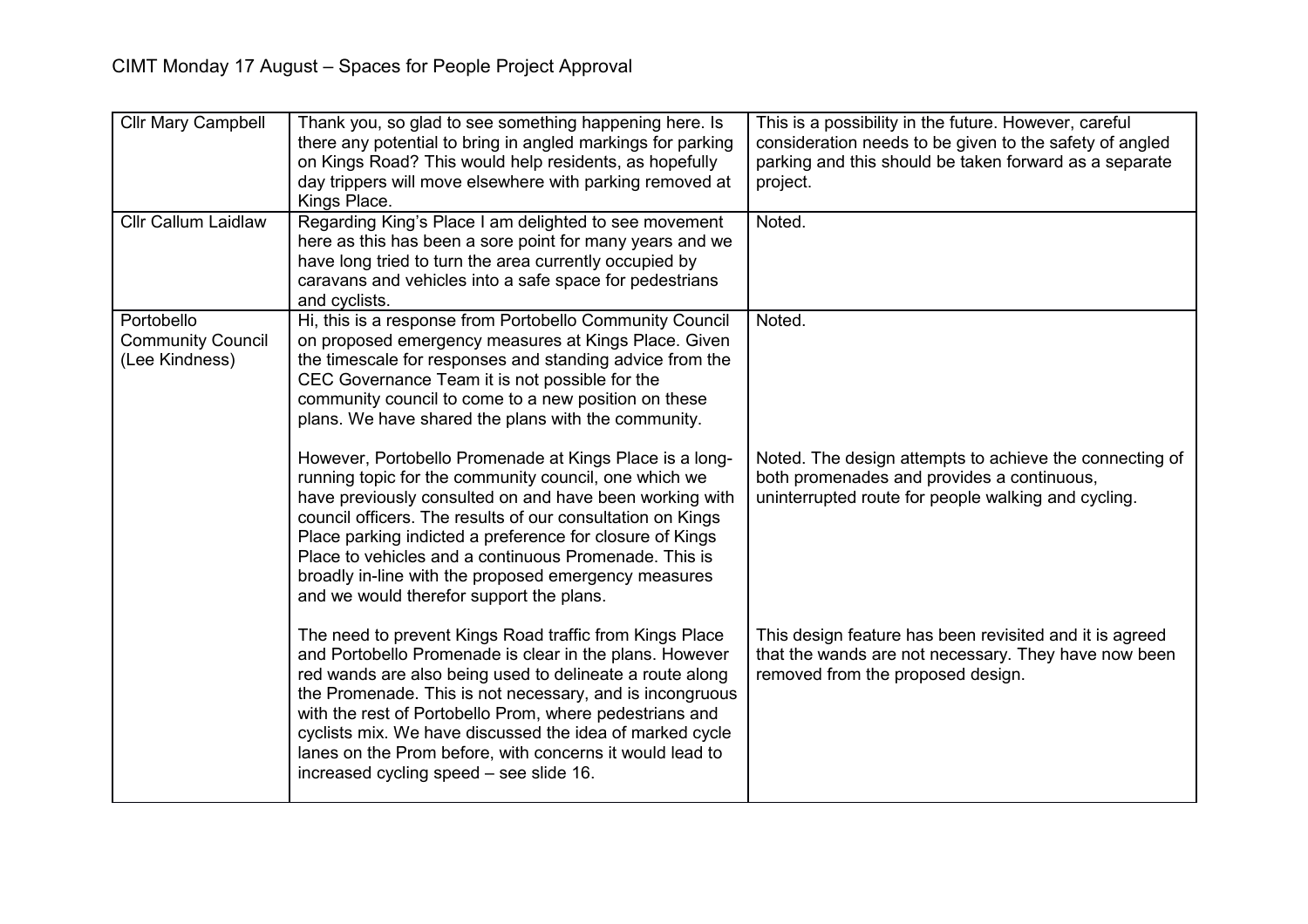|                                  | Likewise on phase 2 coloured asphalt would be used to<br>delineate a route – same concerns as above. Instead the<br>surface should be made good, with a consistent finish<br>across the area.<br>The community council is keen to see that these<br>temporary measures don't bring to an end our current | The phase 2 plan was included as a point of reference<br>with the SfP Public Safety proposal. Any future<br>proposals will be developed by other colleagues in close<br>consultation with local stakeholders and communities.<br>The SfP proposal is to improve public safety across the<br>existing car park area.<br>The local community will be consulted again on any                                                                                                                           |
|----------------------------------|----------------------------------------------------------------------------------------------------------------------------------------------------------------------------------------------------------------------------------------------------------------------------------------------------------|-----------------------------------------------------------------------------------------------------------------------------------------------------------------------------------------------------------------------------------------------------------------------------------------------------------------------------------------------------------------------------------------------------------------------------------------------------------------------------------------------------|
|                                  | cooperation with council officials to enhance this space.<br>This cooperation will allow local residents to input into an<br>improvement of the space.                                                                                                                                                   | proposals for a permanent scheme.                                                                                                                                                                                                                                                                                                                                                                                                                                                                   |
|                                  | NOTE: We are aware of a number of Facebook posts<br>looking for people to respond to Portobello Community<br>Council's plans to remove caravans at Kings Place -<br>obviously a misunderstanding of roles and who is<br>proposing what. Just to give a bit of context to any<br>responses you get.       | Noted. It is reiterated that the intended outcomes of the<br>project are to provide a continuous active travel route<br>and connecting the two promenades. The removal of<br>caravans is not being proposed as part of the current<br>phase of improvement works.                                                                                                                                                                                                                                   |
| <b>Edinburgh Access</b><br>Panel | While we are broadly supportive of the proposal to close<br>King's Place to traffic, we would express the following<br>caveats.                                                                                                                                                                          | Noted.                                                                                                                                                                                                                                                                                                                                                                                                                                                                                              |
|                                  | Please provide parking provision nearby for blue<br>badge holders.<br>Please ensure the surfaces of pedestrian areas<br>are suitable for wheelchair users.                                                                                                                                               | As no disabled persons' parking spaces have been<br>removed, it is not currently proposed to provide any<br>elsewhere. This however can be given further<br>consideration by the designer. Blue Badge holders may<br>continue to park free of charge and without time limit on<br>all yellow line restrictions (where there is no loading<br>prohibition in place).<br>Patching works that will be undertaken to improve the<br>existing surface will facilitate wheelchair access and<br>movement. |
| <b>Spokes Porty</b>              | We are writing to let you know that we strongly support<br>the proposed traffic management scheme for King's<br>Place. Closing King's Place to traffic and suspending                                                                                                                                    | Noted.                                                                                                                                                                                                                                                                                                                                                                                                                                                                                              |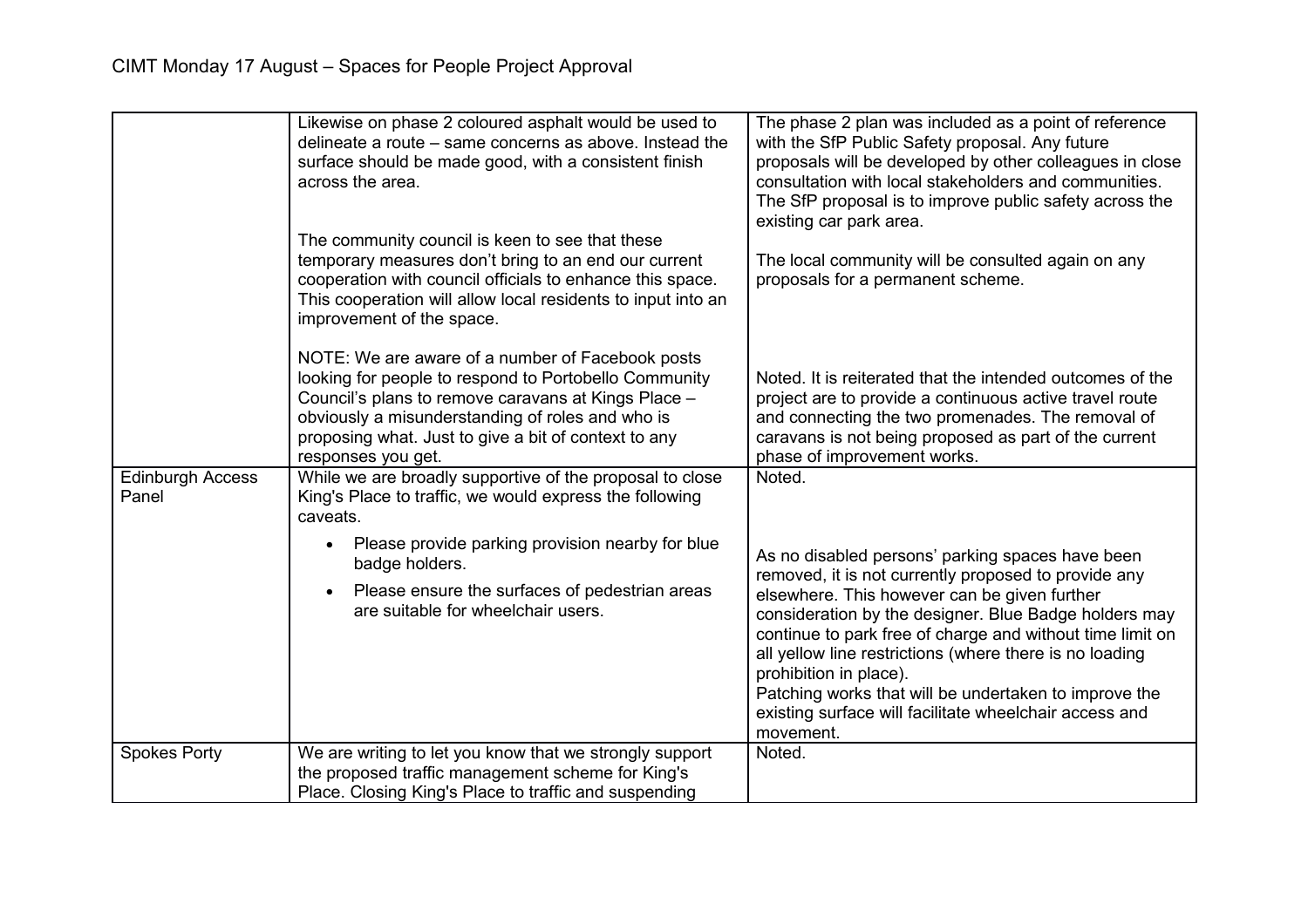|               | parking will result in immediate benefits to people walking,<br>wheeling and cycling. These benefits include space for<br>distancing, as well as removing the risks associated with<br>drivers manoeuvring in amongst pedestrians, cyclists and<br>people using mobility aids. This is important for visitors,<br>residents, and those using the Prom as a safe<br>cycling/wheeling route to Leith and other destinations. |                                                                                                                                                                                                                                                                                                                                                                                                                 |
|---------------|----------------------------------------------------------------------------------------------------------------------------------------------------------------------------------------------------------------------------------------------------------------------------------------------------------------------------------------------------------------------------------------------------------------------------|-----------------------------------------------------------------------------------------------------------------------------------------------------------------------------------------------------------------------------------------------------------------------------------------------------------------------------------------------------------------------------------------------------------------|
|               | We also support the proposals as we believe they will<br>benefit the local businesses in King's Place. However, we<br>need to ensure that businesses do not set out tables and<br>chairs (or other street furniture) in the area marked out<br>within the wands. The space must be kept clear for safety<br>reasons, and in particular, for those people with visual<br>impairments.                                       | The Council is taking a proactive approach to supporting<br>businesses reopening and the economic recovery of the<br>city. Premises may apply to have tables and chairs<br>placed outside their business and all applications are<br>considered taking into account available space and<br>public health as well as the safety of all stakeholders.<br>We will address bike parking as part of a city wide roll |
|               | King's Place is a major destination for people traveling by<br>bike. At the moment, many people are locking their bikes<br>to the railings. It would be useful to provide more bike<br>parking in in Phase 2 as part of the carriageway<br>resurfacing work. This will leave the railings free for<br>pedestrians (for taking photographs etc).                                                                            | out of proposed bike parking.                                                                                                                                                                                                                                                                                                                                                                                   |
|               | We urge you to implement the scheme as fast as<br>possible, and to undertake regular checks and<br>enforcement. In other parts of the city, some drivers are<br>parking over wands/removing wands etc. This is<br>unacceptable behaviour.                                                                                                                                                                                  | The timeframe for implementing the scheme is<br>anticipated to be in the coming weeks and therefore<br>reasonably quickly. We are no longer proposing Traffic<br>Management Wands and instead fixed permanent<br>bollards.                                                                                                                                                                                      |
| The Boathouse | Very pleased that King's Place is included in the Council's<br>proposals under the Covid-19 emergency measures but<br>there isn't a lot of detail. Are you able to offer any further<br>explanation as to what exactly is planned?                                                                                                                                                                                         | The scheme will incorporate the following features;<br>Bollards are being erected to prevent parking<br>$\bullet$<br>A mini roundabout is proposed to provide a<br>$\bullet$<br>turning provision.<br>Local surfacing repairs may be undertaken on<br>public safety grounds.                                                                                                                                    |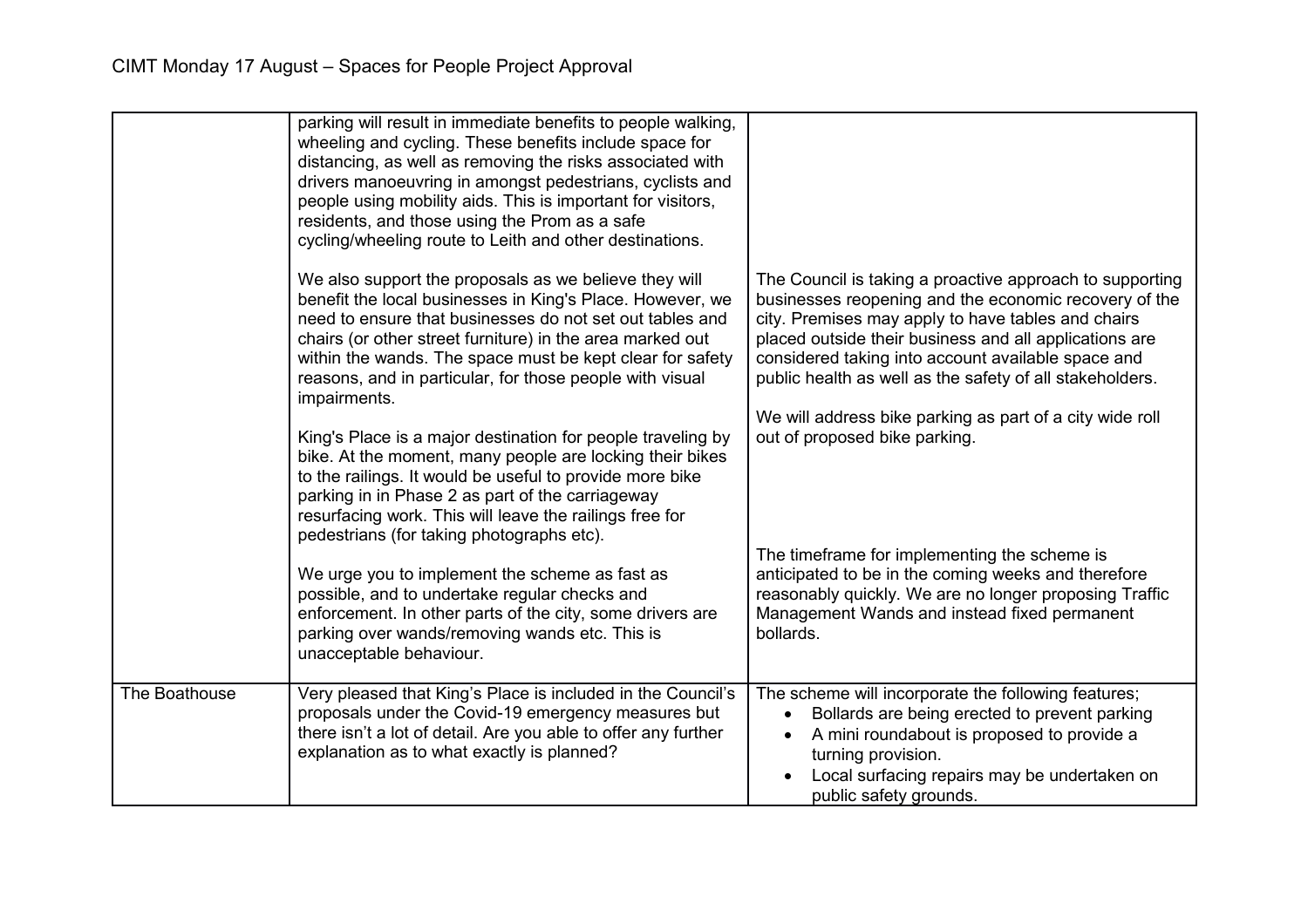|                                             | When, for example, do you expect the caravans to be<br>removed?                                                                                                                                                                                                                                                                                                                                                                                                                                                                                                                                     | It is reiterated that the intended outcomes of the project<br>are to provide a continuous active travel route and<br>connecting the two promenades. The removal of<br>caravans is not being proposed as part of this<br>programme.                                                                                                                                 |
|---------------------------------------------|-----------------------------------------------------------------------------------------------------------------------------------------------------------------------------------------------------------------------------------------------------------------------------------------------------------------------------------------------------------------------------------------------------------------------------------------------------------------------------------------------------------------------------------------------------------------------------------------------------|--------------------------------------------------------------------------------------------------------------------------------------------------------------------------------------------------------------------------------------------------------------------------------------------------------------------------------------------------------------------|
|                                             | Does this mean that King's Place will be entirely closed to<br>vehicular traffic? Presumably there will still have to be<br>gated access for authorised vehicles and for deliveries?<br>Will the Council ensure that this system is sufficiently<br>robust to prevent abuse? In other words, not just a<br>padlocked gate where it is too easy for keys to go rogue,<br>as has happened elsewhere on the prom.                                                                                                                                                                                      | It is intended to close King's Place to traffic. A<br>hammerhead turning area will be provided for the<br>purposes of deliveries and loading. Only<br>service/emergency vehicles will be allowed to access the<br>promenade. There will be a delivery lane for private<br>service vehicles only. Double yellow lines will prevent<br>parking but allow deliveries. |
|                                             | What likely timescales are there for the completion of<br>each phase?<br>I appreciate that at this stage you may not know much<br>more than we do but any further information you have<br>would be appreciated.                                                                                                                                                                                                                                                                                                                                                                                     | The intended timescales are for both phases to be<br>implemented and completed within an approximate two<br>week period planned to take place in October.<br>We will continue to keep key stakeholders updated on<br>any progress.                                                                                                                                 |
| <b>Living Streets</b><br>(general response) | This is a general response to the various cycle schemes<br>advertised under the 'spaces for people' initiative (eg<br>Wester Hailes Road, Ferry Road, Comiston Road, etc).<br>We support improvements to cycling infrastructure which<br>encourages cycling and reduces motor traffic, so long as it<br>is not detrimental to the actual and potential walking<br>environment. Organisations like Spokes have rightly been<br>very clear that new space for cycling must come from<br>space for motor vehicles, rather than for walking. We<br>therefore wish to record our support for the overall | Noted.                                                                                                                                                                                                                                                                                                                                                             |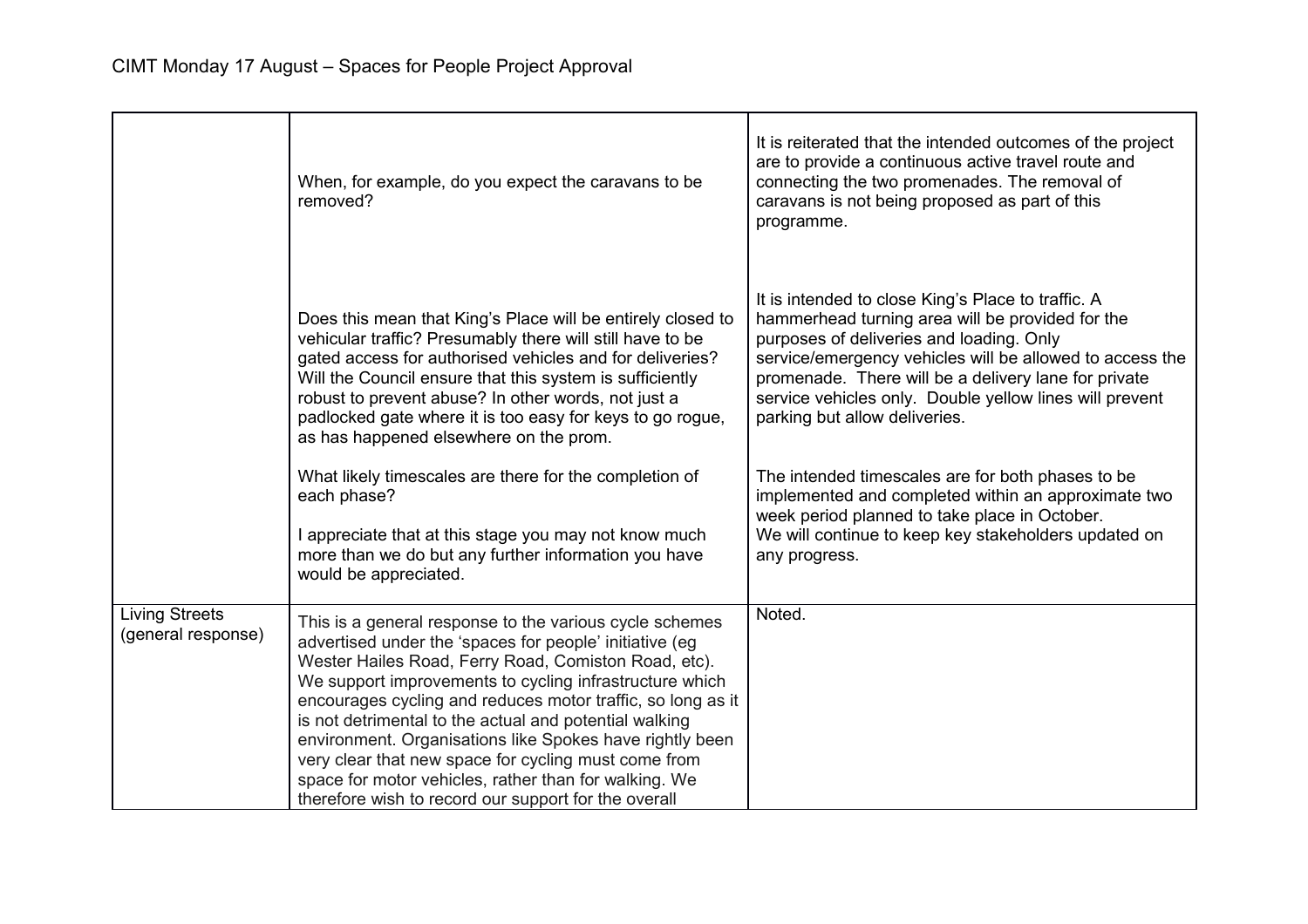|                                      | programme.                                                                                                                                                                                                                                                                                                                                                                                                                                      |                                                                                                                                                                                                                                                                                                                                                                                                                                                                                                                                                                                                                                                                 |
|--------------------------------------|-------------------------------------------------------------------------------------------------------------------------------------------------------------------------------------------------------------------------------------------------------------------------------------------------------------------------------------------------------------------------------------------------------------------------------------------------|-----------------------------------------------------------------------------------------------------------------------------------------------------------------------------------------------------------------------------------------------------------------------------------------------------------------------------------------------------------------------------------------------------------------------------------------------------------------------------------------------------------------------------------------------------------------------------------------------------------------------------------------------------------------|
| <b>Portobello Amenity</b><br>Society | Portobello Amenity Society has considered the proposed<br>changes at King's Place and wishes the following<br>comments to be taken into account;                                                                                                                                                                                                                                                                                                | Noted.                                                                                                                                                                                                                                                                                                                                                                                                                                                                                                                                                                                                                                                          |
|                                      | The Society welcomes the removal of the caravans and<br>the return of the promenade and surrounding area to<br>public use. It is a great opportunity to link the two areas of<br>the promenade. However, whilst acknowledging that the<br>removal of parking is part of the overall strategy of the<br>Council and is welcomed by some, consideration has to<br>be made of the needs of local residents and visitors to<br>park their vehicles. | This scheme is a temporary measure in response to the<br>Covid-19 emergency and therefore parking is being<br>suspended on a temporary basis in order to facilitate the<br>safe movement of people on foot or on bike whilst social<br>distancing. It is acknowledged that this will cause<br>temporary inconvenience for local residents who will<br>need to find alternative locations to park.<br>It is reiterated that the intended outcomes of the project<br>are to provide a continuous active travel route and<br>connecting the two promenades. The removal of<br>caravans is not being proposed as part of the current<br>phase of improvement works. |
|                                      | There is nothing that can be seen in the proposal that<br>provides disabled parking. Access to the beach and<br>promenade in Portobello is restricted for those with<br>mobility issues and these proposals disadvantage this<br>sector of the community. If more disabled parking is not<br>provided on King's Road then more parking at the<br>Tumbles car park should be specifically marked for<br>disabled parking.                        | The designer will give this suggestion more<br>consideration. Disabled persons' parking bays cannot be<br>provided through a Temporary Traffic Regulation Order<br>(TTRO) and therefore an option may be to remove<br>several standard parking spaces on Kings Road and<br>replace them with yellow lines or informally signed 'blue<br>badge holders only' spaces. This would result, however,<br>in further loss of parking on Kings Road for people who<br>don't hold blue badges.                                                                                                                                                                           |
|                                      | The design of the roadway linking the two sections of<br>promenade, as delineated by the wands, would appear to<br>be such as to facilitate cyclists with the smooth, sweeping<br>curves encouraging cycling at speed and will endanger<br>pedestrians and other users. This is a very busy area of                                                                                                                                             | The design has been amended to remove the curved,<br>segregated path that is referred to as well as the<br>temporary wands. A key component of the proposal is to<br>suspend parking and produce a safe shared area for<br>pedestrians and cyclists. It is not considered to be<br>necessary to erect 'cyclists dismount' signs. However,                                                                                                                                                                                                                                                                                                                       |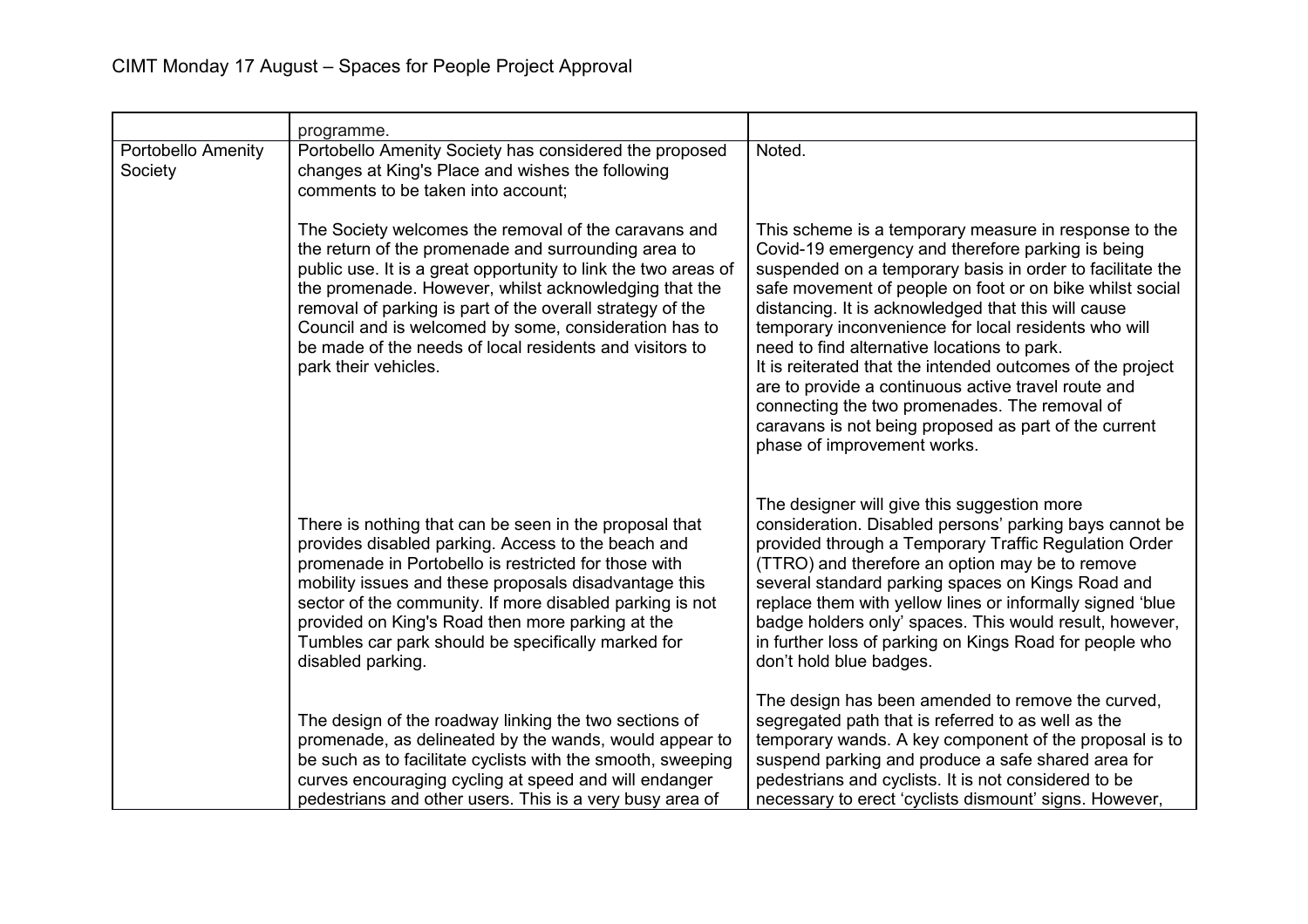|                                                | the promenade with an access ramp to the beach and<br>people at the cafe and public house; the Boathouse pub<br>has reduced the width of the promenade with outdoor<br>tables and seating. There should be some speed reducing                                                                                                                                                                                                                                       | we will consider the erection of informal signage that<br>advises cyclists to observe their speed. There is ample<br>space for both pedestrians and cyclists to interact<br>without conflict.                                                                                                                                                                                                                            |
|------------------------------------------------|----------------------------------------------------------------------------------------------------------------------------------------------------------------------------------------------------------------------------------------------------------------------------------------------------------------------------------------------------------------------------------------------------------------------------------------------------------------------|--------------------------------------------------------------------------------------------------------------------------------------------------------------------------------------------------------------------------------------------------------------------------------------------------------------------------------------------------------------------------------------------------------------------------|
|                                                | measures to ensure that cyclists in this area travel at a<br>safe speed that is comfortable for pedestrians. It is<br>suggested that cyclists need to compulsorily dismount at<br>King's Road and that clear signage is erected indicating<br>that this is an area where pedestrians and children will be<br>circulating putting the emphasis on cyclists to be aware of<br>other users.                                                                             | The nature of the promenade changes as it enters Kings<br>Place and cyclists will be encouraged to reduce their<br>speed, through informal advisory signage, to take<br>account of the presence of more pedestrians.                                                                                                                                                                                                     |
|                                                | Members of Portobello Amenity Society have been<br>actively involved over many years in seeking better<br>landscaping for this important node on the promenade<br>and are disappointed in the lack of quality landscaping<br>and especially the proposal in phase 2 to lay a strip of red<br>tarmac. The Council has already involved the community<br>on what is desired to make this area a destination for<br>Edinburgh's seaside and the hard landscape proposal | We will continue to monitor behaviours here and if<br>necessary, add more courtesy signage. It is not<br>proposed to use road markings of any kind (including<br>SLOW) on the promenade as it gives the sense of being<br>more like a road.<br>This intervention will be implemented as part of the<br>Spaces for People project. Future improvement schemes<br>will be considered, in close consultation with the local |
|                                                | shown is of poor quality with hard surfaces of little interest<br>that do not visually improve this area to create a sense of<br>place. Once the red tarmac is laid it will be there for many,<br>many years.                                                                                                                                                                                                                                                        | community which will aim to improve access, active<br>travel and public realm at this section of the promenade.<br>The red tarmac will no longer be considered as part of<br>these immediate changes.                                                                                                                                                                                                                    |
|                                                | The Society asks that phase 2 is delayed so that, if phase<br>1 is implemented and the caravans are removed, the<br>difference this makes can be monitored in terms of how<br>pedestrians and cyclists then behave and a proper                                                                                                                                                                                                                                      |                                                                                                                                                                                                                                                                                                                                                                                                                          |
|                                                | landscape plan for this area can be drawn up which fully<br>ensures pedestrian safety and takes the views of local<br>residents into full consideration.                                                                                                                                                                                                                                                                                                             |                                                                                                                                                                                                                                                                                                                                                                                                                          |
| <b>Public in favour of</b><br><b>Proposals</b> |                                                                                                                                                                                                                                                                                                                                                                                                                                                                      |                                                                                                                                                                                                                                                                                                                                                                                                                          |
|                                                | <b>General Statements of Support</b>                                                                                                                                                                                                                                                                                                                                                                                                                                 |                                                                                                                                                                                                                                                                                                                                                                                                                          |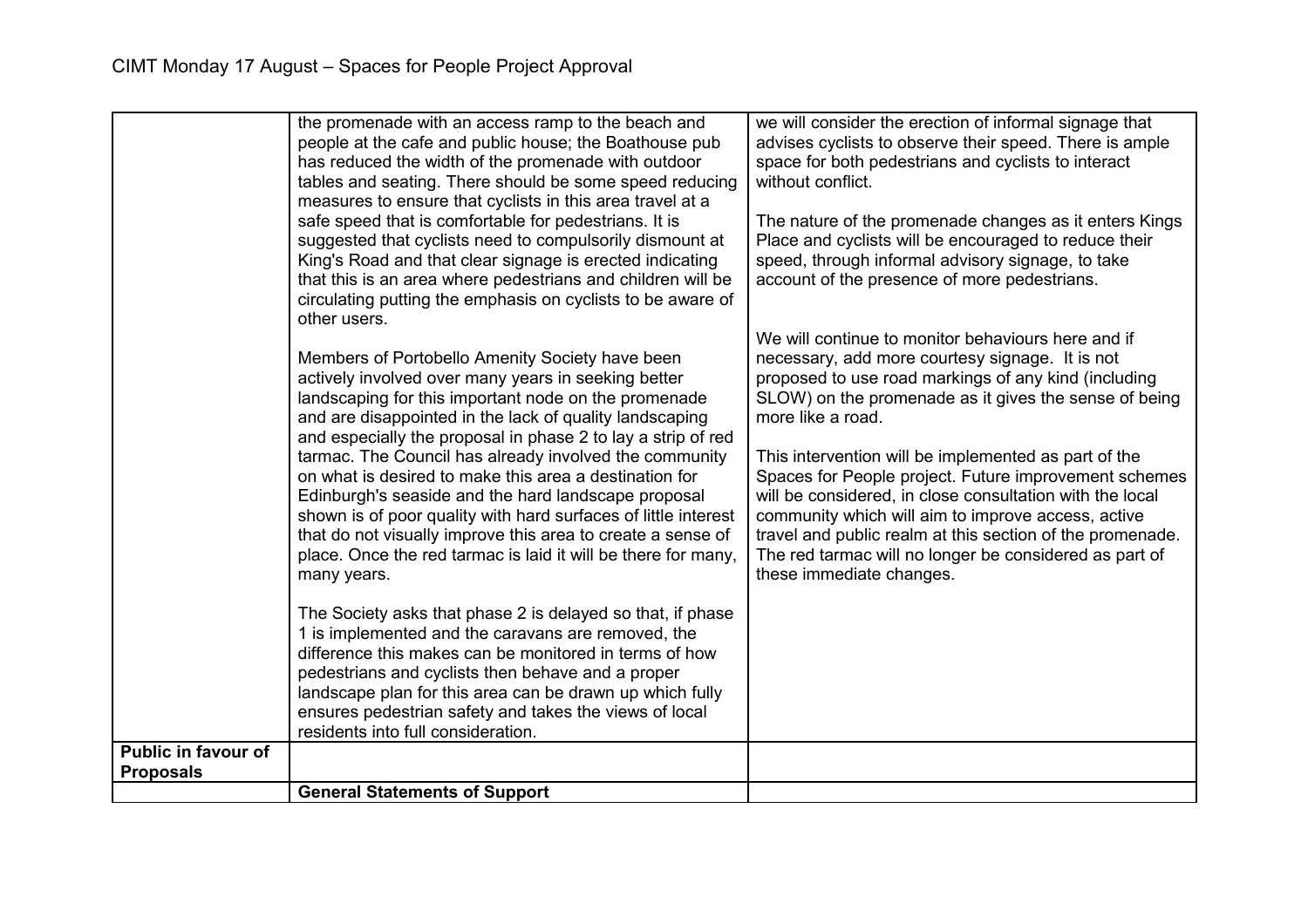| Various statements expressing general support for<br>$\bullet$<br>the scheme were provided.                                                                                                                                                                                                                                                                                                                                                                               | Noted.                                                                                                                                                                                                                                                                                                                                                                                                                                                                                                                                                                                                                                                                                                                                     |
|---------------------------------------------------------------------------------------------------------------------------------------------------------------------------------------------------------------------------------------------------------------------------------------------------------------------------------------------------------------------------------------------------------------------------------------------------------------------------|--------------------------------------------------------------------------------------------------------------------------------------------------------------------------------------------------------------------------------------------------------------------------------------------------------------------------------------------------------------------------------------------------------------------------------------------------------------------------------------------------------------------------------------------------------------------------------------------------------------------------------------------------------------------------------------------------------------------------------------------|
| Public safety & disabled access                                                                                                                                                                                                                                                                                                                                                                                                                                           |                                                                                                                                                                                                                                                                                                                                                                                                                                                                                                                                                                                                                                                                                                                                            |
| The ground surface requires urgent repair of<br>cracks and potholes. It is dangerous for people on<br>bikes, difficult for people using mobility aids, and a<br>trip hazard.                                                                                                                                                                                                                                                                                              | Surface patching and repairs is proposed as part of the<br>project.                                                                                                                                                                                                                                                                                                                                                                                                                                                                                                                                                                                                                                                                        |
| Close proximity of caravans is a safety issue in<br>terms of being an accident hazard for cyclists and<br>pedestrians as they cause an obstruction and<br>reduce visibiltity. Their removal would allow safe<br>movement of pedestrians and cyclists.<br>This is further compounded by residents leaving<br>out rubbish or other belongings.<br>The area feels intimidating as you feel you are<br>invading someone else's space.<br>The caravans hinder disabled access. | Noted. It is reiterated that the intended outcomes of the<br>project are to provide a continuous active travel route<br>and connecting the two promenades. The removal of<br>caravans is not being proposed as part of the current<br>phase of improvement works.<br>Noted. Waste and Cleansing will continue to collect<br>waste as normal and concerns will be passed to them.<br>Noted. It is hoped that the intervention may improve any<br>negative perceptions.<br>Noted. It is reiterated that the intended outcomes of the<br>project are to provide a continuous active travel route<br>and connecting the two promenades. The removal of<br>caravans is not being proposed as part of the current<br>phase of improvement works. |
| <b>Environmental and Public health risk</b>                                                                                                                                                                                                                                                                                                                                                                                                                               |                                                                                                                                                                                                                                                                                                                                                                                                                                                                                                                                                                                                                                                                                                                                            |
| The caravan site has not got adequate facilities for<br>basic sanitation, waste & hygiene for its residents.<br>This is further complicated by Covid-19 where<br>public facilities are shut. The beach is often seen<br>with used toilet tissue, human faeces & used<br>menstruation products. This poses a serious public                                                                                                                                                | It is reiterated that the intended outcomes of the project<br>are to provide a continuous active travel route and<br>connecting the two promenades. The removal of<br>caravans is not being proposed as part of the current<br>phase of improvement works.                                                                                                                                                                                                                                                                                                                                                                                                                                                                                 |
| health risk and requires an urgent risk assessment<br>to ensure the safety of both the residents and the<br>local community.<br>Due to the double parking/spacing of caravans it<br>would be impossible for an emergency access                                                                                                                                                                                                                                           | These concerns have been passed to the relevant<br>service teams and action has been taken.<br>Contact has been made with partners in the Scottish Fire<br>& Rescue Service and assessment undertaken of fire                                                                                                                                                                                                                                                                                                                                                                                                                                                                                                                              |
| vehicle to pass through this area if required.<br>The close proximity of caravans is a fire risk.                                                                                                                                                                                                                                                                                                                                                                         | risk.                                                                                                                                                                                                                                                                                                                                                                                                                                                                                                                                                                                                                                                                                                                                      |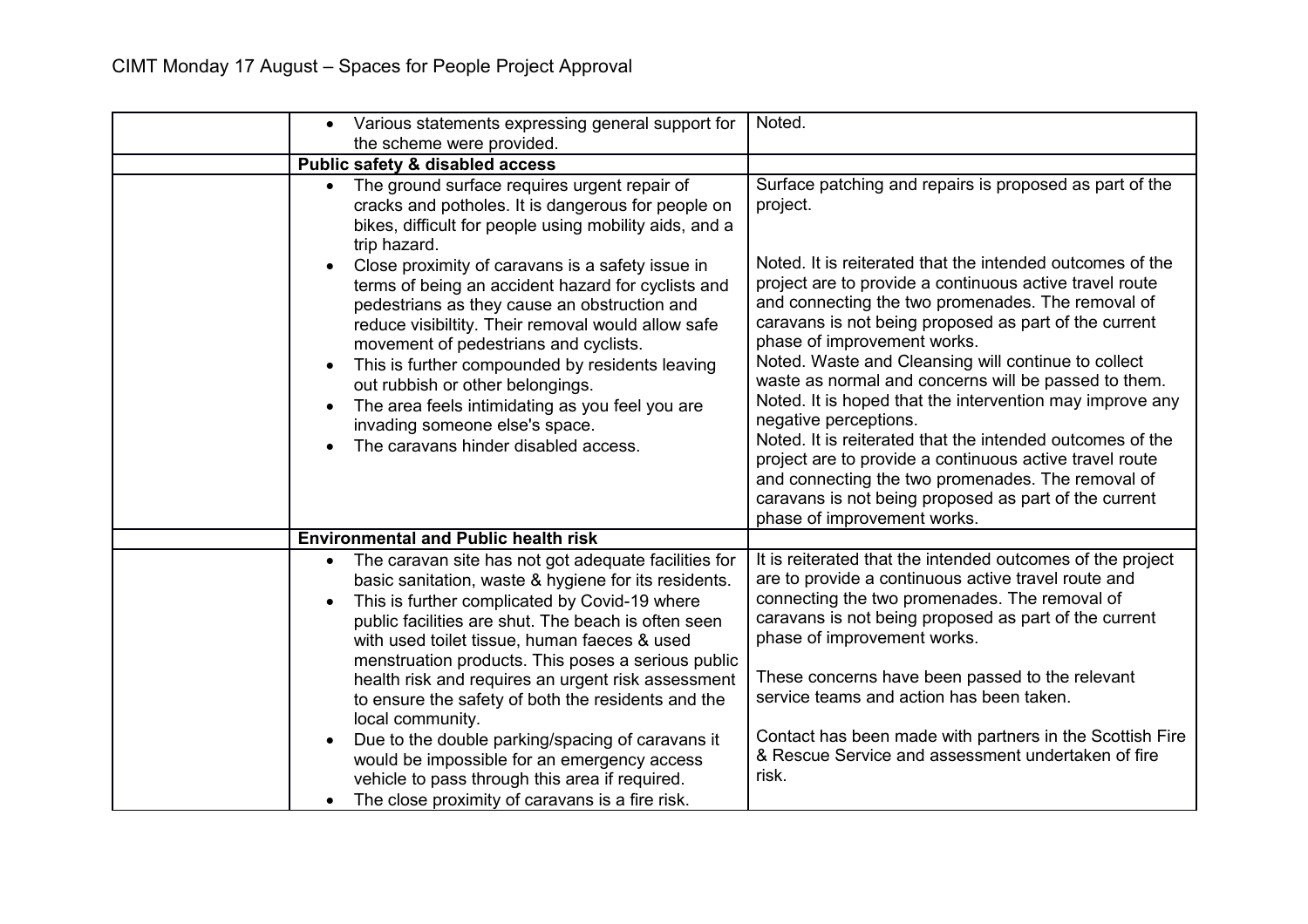| <b>COVID 19</b>                                                                                                                                                                                                                                                                                  |                                                                                                                                                                                                                                                                                                                                                                                                                                        |
|--------------------------------------------------------------------------------------------------------------------------------------------------------------------------------------------------------------------------------------------------------------------------------------------------|----------------------------------------------------------------------------------------------------------------------------------------------------------------------------------------------------------------------------------------------------------------------------------------------------------------------------------------------------------------------------------------------------------------------------------------|
| The caravan residents in Portobello do not have<br>$\bullet$<br>adequate space to socially distance their homes.<br>The community are often seen disregarding<br>lockdown restrictions.<br>Without a review into managing the issues above<br>they pose a significant risk to themselves/others. | It is reiterated that the intended outcomes of the project<br>are to provide a continuous active travel route and<br>connecting the two promenades. The removal of<br>caravans is not being proposed as part of the current<br>phase of improvement works.<br>Officers have been in contact with caravan residents<br>during Covid-19 ensuring the provision of appropriate<br>support and information about public health protection. |
| <b>Climate Emergency</b>                                                                                                                                                                                                                                                                         |                                                                                                                                                                                                                                                                                                                                                                                                                                        |
| The Scottish government has declared a climate<br>emergency. Achieving a comprehensive cycling<br>network is crucial is carbon reduction plans. The<br>road at King's Road needs urgent attention to be<br>made suitable for cyclists & pedestrians.                                             | Noted and agreed. The delivery of a suitable cycling and<br>pedestrian link is fundamental to the design.                                                                                                                                                                                                                                                                                                                              |
| <b>Amenity Value / Connecting the Promenades</b>                                                                                                                                                                                                                                                 |                                                                                                                                                                                                                                                                                                                                                                                                                                        |
| Several respondents stated that the caravans and<br>$\bullet$<br>their residents have a negative impact on amenity<br>with rubbish, noise and vandalism all cited as<br>issues as well as negative impact on visual<br>amenity.                                                                  | It is reiterated that the intended outcomes of the project<br>are to provide a continuous active travel route and<br>connecting the two promenades. The removal of<br>caravans is not being proposed as part of the current<br>phase of improvement works.<br>These concerns have been passed to the relevant<br>service teams and action has been taken. Further action<br>will be taken as appropriate.                              |
| Several respondents advised that they feel<br>uncomfortable walking through this area & that it's<br>dirty, messy and unsightly.                                                                                                                                                                 | These concerns have been passed to the relevant<br>service teams and action has been taken. Further action<br>will be taken as appropriate.                                                                                                                                                                                                                                                                                            |
| The road is blocked and there are no facilities for<br>$\bullet$<br>toilet use or disposal of waste etc. making the<br>whole area unwelcoming.                                                                                                                                                   | The opening of a pedestrian and cycling route by<br>connecting the two promenades is fundamental to the<br>design. Noted. Waste and Cleansing will continue to                                                                                                                                                                                                                                                                         |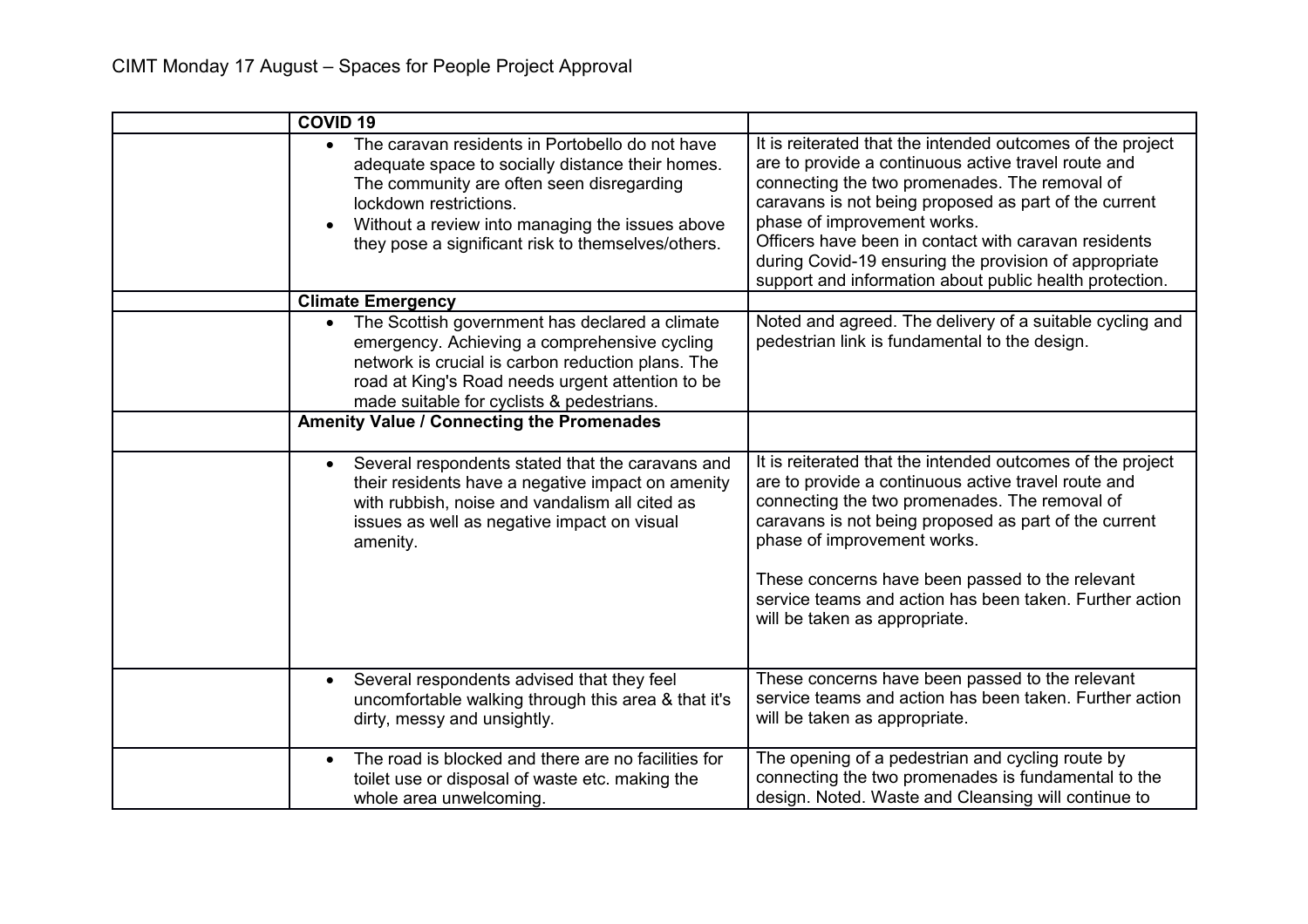|                                                                                                                      | collect waste as normal and concerns will be passed to                                                                                                                                                                                                                                                                                                                                                                                                                                                                                                                                                                                                                                                                                                                                                                                                            |
|----------------------------------------------------------------------------------------------------------------------|-------------------------------------------------------------------------------------------------------------------------------------------------------------------------------------------------------------------------------------------------------------------------------------------------------------------------------------------------------------------------------------------------------------------------------------------------------------------------------------------------------------------------------------------------------------------------------------------------------------------------------------------------------------------------------------------------------------------------------------------------------------------------------------------------------------------------------------------------------------------|
|                                                                                                                      | them.                                                                                                                                                                                                                                                                                                                                                                                                                                                                                                                                                                                                                                                                                                                                                                                                                                                             |
| The promenades should be extended and<br>$\bullet$                                                                   | This is one of the intended outcomes of the project and                                                                                                                                                                                                                                                                                                                                                                                                                                                                                                                                                                                                                                                                                                                                                                                                           |
| connected. There is a need for an uninterrupted                                                                      | the design achieves this by connecting both                                                                                                                                                                                                                                                                                                                                                                                                                                                                                                                                                                                                                                                                                                                                                                                                                       |
| route running the entire length of the prom.                                                                         | promenades.                                                                                                                                                                                                                                                                                                                                                                                                                                                                                                                                                                                                                                                                                                                                                                                                                                                       |
| It seems that a large majority of the public are<br>missing out so a small minority can gain.                        | The proposal is to create a safe active travel link that will<br>connect both sections of the promenade that are<br>currently severed by an existing car park. This will<br>provide a safe route for pedestrians and cyclists as part<br>of overall emergency measures to help people travel<br>safely while meeting physical distancing requirements. It<br>is acknowledged that this will cause temporary<br>inconvenience for local residents who will need to find                                                                                                                                                                                                                                                                                                                                                                                            |
|                                                                                                                      | alternative locations to park.                                                                                                                                                                                                                                                                                                                                                                                                                                                                                                                                                                                                                                                                                                                                                                                                                                    |
| <b>Parking / Siting of Caravans</b>                                                                                  |                                                                                                                                                                                                                                                                                                                                                                                                                                                                                                                                                                                                                                                                                                                                                                                                                                                                   |
| The number of caravans and accompanying cars<br>has steadily increased such that they almost block<br>the Promenade. | A solution to this issue can potentially be found in the<br>future however not through the Spaces for People<br>programme. A segregated, demarcated cycle/pedestrian<br>path is being proposed which will improve safety for<br>pedestrians and cyclists. This will provide a safe route<br>for pedestrians and cyclists as part of overall emergency<br>measures to help people travel safely while meeting<br>physical distancing requirements. It is acknowledged that<br>this will cause temporary inconvenience for local<br>residents who will need to find alternative locations to<br>park.<br>It is reiterated that the intended outcomes of the project<br>are to provide a continuous active travel route and<br>connecting the two promenades. The removal of<br>caravans is not being proposed as part of the current<br>phase of improvement works. |
| It is not an official campsite, with no provision for                                                                | It is reiterated that the intended outcomes of the project                                                                                                                                                                                                                                                                                                                                                                                                                                                                                                                                                                                                                                                                                                                                                                                                        |
| toilets nor adequate regulation.                                                                                     | are to provide a continuous active travel route and                                                                                                                                                                                                                                                                                                                                                                                                                                                                                                                                                                                                                                                                                                                                                                                                               |
| Removing them would restore a Promenade for<br>$\bullet$                                                             | connecting the two promenades. The removal of                                                                                                                                                                                                                                                                                                                                                                                                                                                                                                                                                                                                                                                                                                                                                                                                                     |
| recreation and commuting to Leith and beyond.                                                                        | caravans is not being proposed as part of the current                                                                                                                                                                                                                                                                                                                                                                                                                                                                                                                                                                                                                                                                                                                                                                                                             |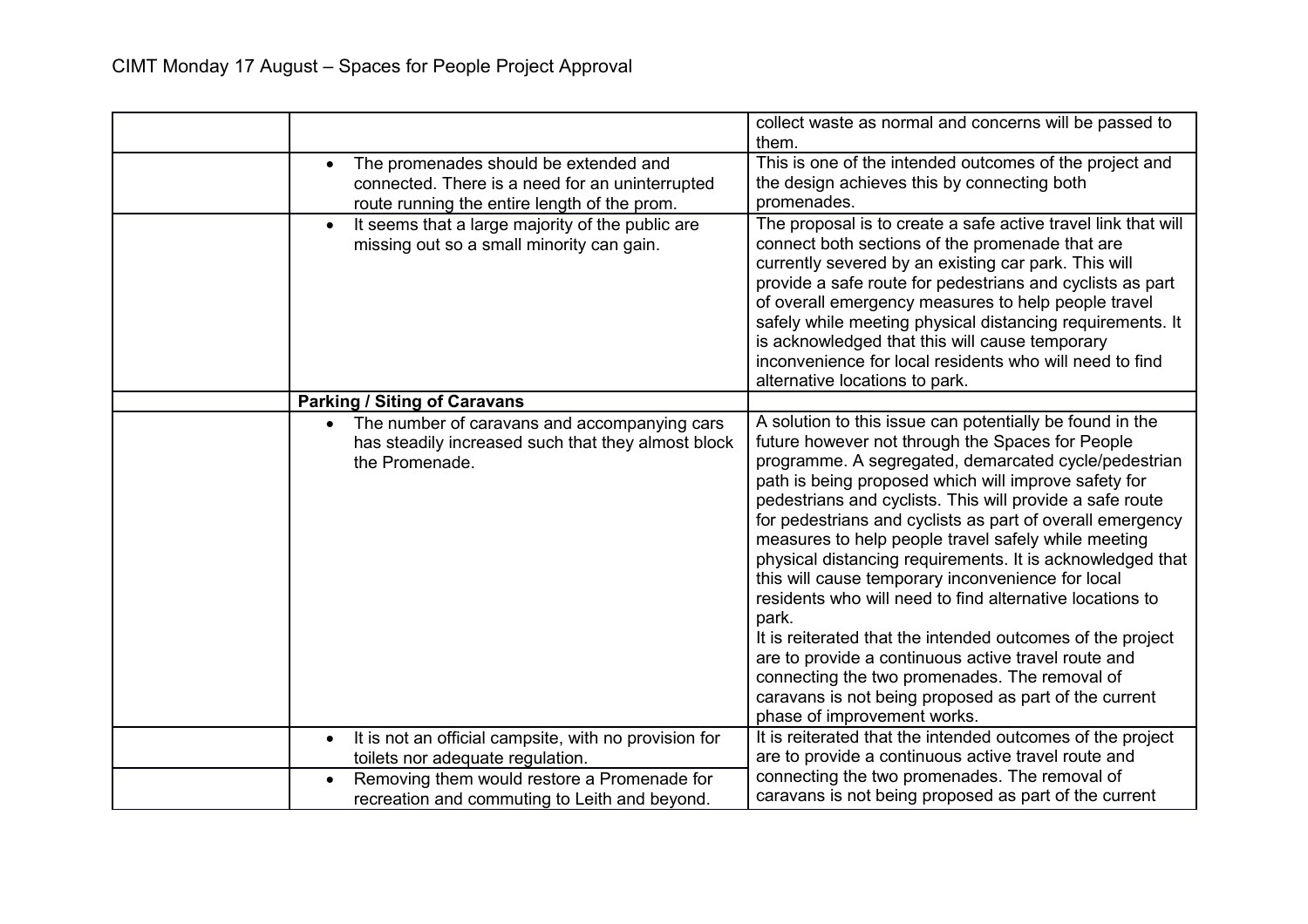|                                                                 | The removal of the eyesore caravans parked at<br>$\bullet$<br>the waterfront is long overdue.<br>Getting rid of the caravans would give more space<br>$\bullet$                    | phase of improvement works.                                                                                                                                                                                                                                                                                                                                                                                                                                                                  |
|-----------------------------------------------------------------|------------------------------------------------------------------------------------------------------------------------------------------------------------------------------------|----------------------------------------------------------------------------------------------------------------------------------------------------------------------------------------------------------------------------------------------------------------------------------------------------------------------------------------------------------------------------------------------------------------------------------------------------------------------------------------------|
|                                                                 | for cyclists and pedestrians.<br>The unmarked car parking means that cars<br>$\bullet$<br>regularly park in hatched areas meant for turning.                                       | Car parking will temporarily be removed as part of this<br>scheme and permanent improvements can be looked at<br>as part of a future project.                                                                                                                                                                                                                                                                                                                                                |
|                                                                 | It is impossible for social distancing there, with<br>people on foot and on bike trying to dodge drivers<br>moving in and out of parking places.                                   | This is an issue that this design seeks to address<br>although it is accepted that there are space constraints<br>in this particular area.                                                                                                                                                                                                                                                                                                                                                   |
|                                                                 | I really don't understand why there are still so<br>$\bullet$<br>many vehicles parked there, and how people can<br>get away with living there permanently.                         | It is reiterated that the intended outcomes of the project<br>are to provide a continuous active travel route and<br>connecting the two promenades.                                                                                                                                                                                                                                                                                                                                          |
|                                                                 | <b>Potential Permanence of Project</b>                                                                                                                                             |                                                                                                                                                                                                                                                                                                                                                                                                                                                                                              |
|                                                                 | I would prefer this to be a permanent change<br>rather than for Covid-19 so as to become a safe,<br>attractive area for all of the public to enjoy.                                | Noted.                                                                                                                                                                                                                                                                                                                                                                                                                                                                                       |
|                                                                 | The quicker a permanent alternative is decided the<br>$\bullet$<br>better, in my opinion, and one that improves the<br>area and maximises space, freedom, and equality<br>for all. | Noted.                                                                                                                                                                                                                                                                                                                                                                                                                                                                                       |
|                                                                 | <b>Commercial Premises</b>                                                                                                                                                         |                                                                                                                                                                                                                                                                                                                                                                                                                                                                                              |
|                                                                 | The Boathouse have encroached onto public<br>space with tables, chairs and planters and this<br>adds to the congestion of the area.                                                | The Council is taking a proactive approach to supporting<br>businesses reopening and the economic recovery of the<br>city. Premises may apply to have tables and chairs<br>placed outside their business and all applications are<br>considered, taking into account available space and<br>public health as well as the safety of all stakeholders.<br>If a business is found to in breach of their permit<br>conditions or does not have a permit then enforcement<br>action can be taken. |
| <b>Public expressing</b><br>concerns with /<br>objecting to the |                                                                                                                                                                                    |                                                                                                                                                                                                                                                                                                                                                                                                                                                                                              |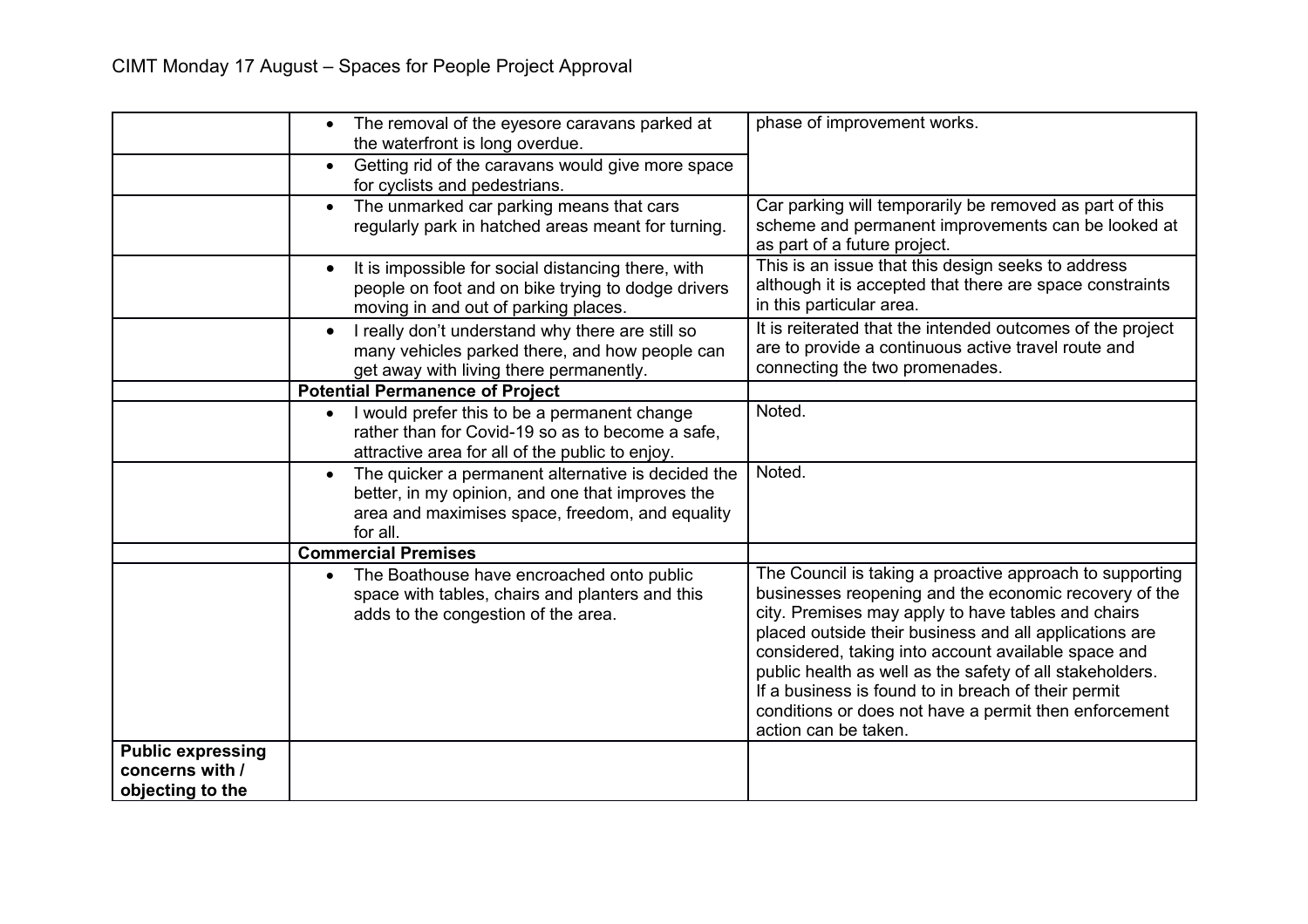| proposals |                                                                                                                                                                                                                                                                                                                                                                                                            |                                                                                                                                                                                                                                                                                                                                                                                                   |
|-----------|------------------------------------------------------------------------------------------------------------------------------------------------------------------------------------------------------------------------------------------------------------------------------------------------------------------------------------------------------------------------------------------------------------|---------------------------------------------------------------------------------------------------------------------------------------------------------------------------------------------------------------------------------------------------------------------------------------------------------------------------------------------------------------------------------------------------|
|           | <b>Parking</b>                                                                                                                                                                                                                                                                                                                                                                                             |                                                                                                                                                                                                                                                                                                                                                                                                   |
|           | The proposals do not consider the needs of the<br>$\bullet$<br>residents of the surrounding streets. The<br>proposals will further exacerbate the current<br>parking pressures.                                                                                                                                                                                                                            | This scheme is a temporary measure in response to the<br>Covid-19 emergency and therefore parking is being<br>suspended on a temporary basis in order to facilitate the<br>safe movement of people on foot or on bike whilst social<br>distancing. It is acknowledged that this will cause<br>temporary inconvenience for local residents who will<br>need to find alternative locations to park. |
|           | I note that the Council are, controversially and<br>$\bullet$<br>against much public opinion, already planning to<br>reduce the parking spaces on Portobello High<br>Street and surrounding areas and to lose the<br>parking at King's Place would strongly discriminate<br>against not only local residents but also people<br>who would like to use the beach and area but who<br>have limited mobility. | As above.<br>In terms of people with limited mobility the design can be<br>re-visited to potentially meet this demand. Blue Badge<br>holders may continue to park free of charge and without<br>time limit on all yellow line restrictions (where there is no<br>loading prohibition in place).                                                                                                   |
|           | We surely still want to attract visitors?                                                                                                                                                                                                                                                                                                                                                                  | Attracting visitors is desirable but it would be preferable<br>to encourage them to travel in alternative modes to<br>private car use.                                                                                                                                                                                                                                                            |
|           | The loss of 20 + parking spaces in Kings Place will<br>$\bullet$<br>inevitably push the resulting overflow up onto<br>Kings Road and further into Portobello - what is<br>the council's plan for managing this?                                                                                                                                                                                            | This scheme is a temporary measure in response to the<br>Covid-19 emergency and therefore parking is being<br>suspended on a temporary basis in order to facilitate the<br>safe movement of people on foot or on bike whilst social<br>distancing. It is acknowledged that this will cause<br>temporary inconvenience for local residents.                                                        |
|           | <b>Need for the Project</b>                                                                                                                                                                                                                                                                                                                                                                                |                                                                                                                                                                                                                                                                                                                                                                                                   |
|           | The area is currently more than large enough to<br>properly socially distance and so this is not<br>needed as an emergency measure.                                                                                                                                                                                                                                                                        | The space in question is an obvious pinch point between<br>the two promenades and a large number of responses to<br>this notification have indicated that near-accidents are<br>common which would suggest that an intervention is<br>required.                                                                                                                                                   |
|           | The number of cyclists and pedestrians using the<br>$\bullet$<br>proposed area is negligible and does not warrant                                                                                                                                                                                                                                                                                          | This might be the case over the course of a year<br>however during lockdown, and particularly in cases, of<br>good weather, it is evident that the area is extremely well                                                                                                                                                                                                                         |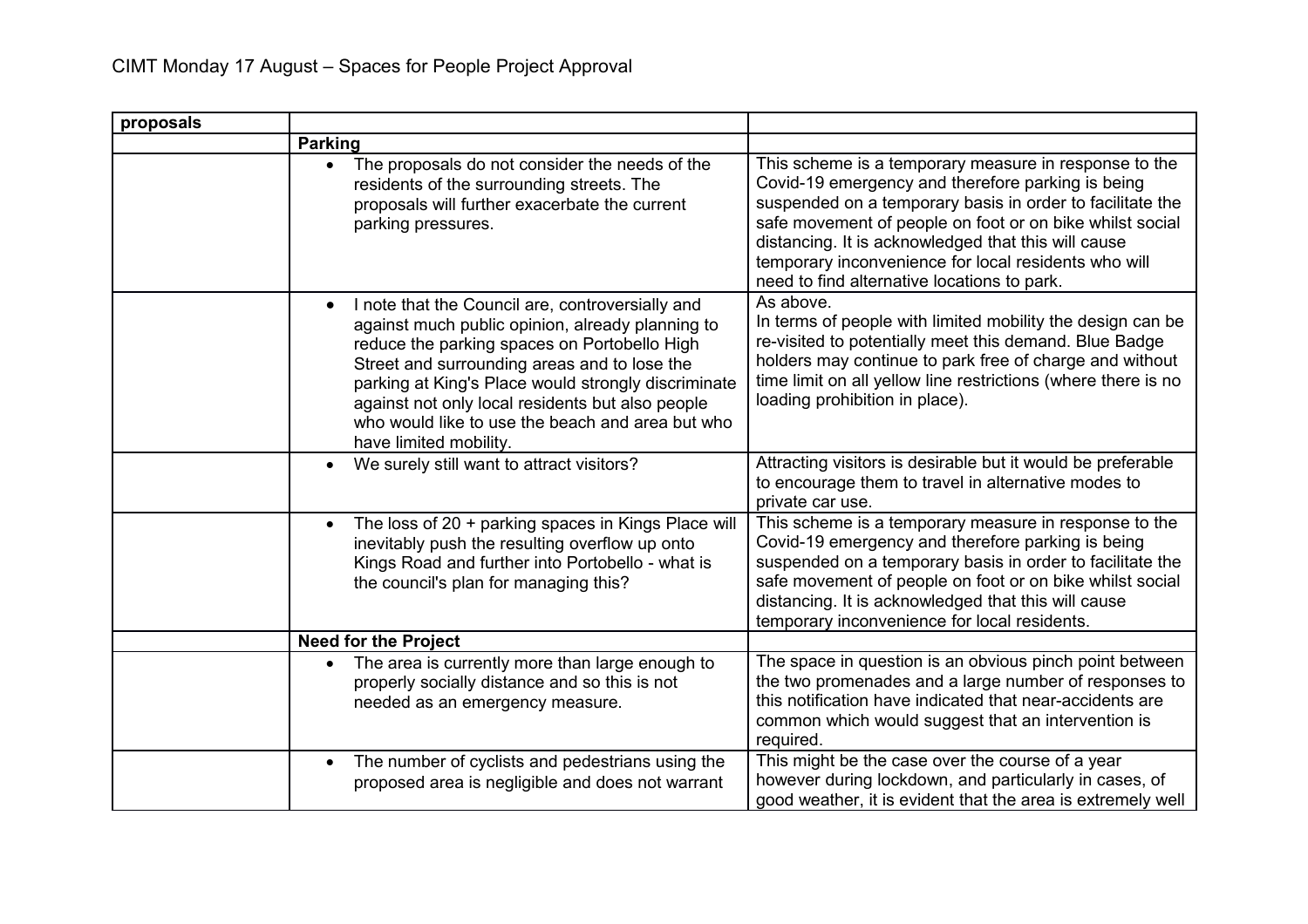| the costs and disruption involved.                       | used.                                                                                                       |
|----------------------------------------------------------|-------------------------------------------------------------------------------------------------------------|
|                                                          |                                                                                                             |
| Funds could be put to better use through road            | Road surface patching is proposed as part of this                                                           |
| repairs.                                                 | project.                                                                                                    |
| Does not address some long-standing issues.<br>$\bullet$ | Future interventions may seek to resolve these.                                                             |
|                                                          | Future interventions may seek to resolve these.                                                             |
| All of Portobello Promenade is congested and             | It is reiterated that the intended outcomes of the project                                                  |
| unsafe.                                                  | are to provide a continuous active travel route and                                                         |
|                                                          | connecting the two promenades.                                                                              |
| The proposal seems disproportionate to the               | The space in question is an obvious pinch point between                                                     |
| damage this would do to those living in the King's       | the two promenades and improvements are necessary.<br>The implementation of the scheme is programmed to not |
| Place carpark.                                           | take more than two weeks which is considered to be an                                                       |
| There is already ample space for pedestrians and         | acceptable period of time during which users of the                                                         |
| cyclists.                                                | space can expect to experience a degree of                                                                  |
| In addition, you will block the area for cycles and      | inconvenience.                                                                                              |
| pedestrians while the work is carried out which is       |                                                                                                             |
| contrary to your stated aims.                            |                                                                                                             |
| <b>Public Behaviour</b>                                  |                                                                                                             |
| I've been appalled by the selfish and thoughtless        | Advisory signage will be considered in order to reduce                                                      |
| behaviour of many cyclists on the Prom over the          | the speed of cyclists travelling through the space. The                                                     |
| last three months. I strongly feel that the Prom         | suggestion to exclude cyclists from the space is noted.                                                     |
| should actually be completely off bounds for             | However, as lockdown eases it is anticipated that roads                                                     |
| cyclists until the threat from Covid 19 has passed.      | will become busier and therefore off-road provision for                                                     |
| The streets are quieter than normal and the              | cyclists is still important.                                                                                |
| cyclists could use them again and leave the Prom         |                                                                                                             |
| free for pedestrians.                                    | Advisory signage will be considered in order to reduce                                                      |
| It seems from your plans for King's Place that this      | the speed of cyclists travelling through the space.                                                         |
| will actually speed cyclists up as it is an unbroken,    |                                                                                                             |
| wide cycle path with nothing to slow them down.          | Enforcement of antisocial behaviour of cyclists is not                                                      |
| While on the subject of the Council encouraging          | relevant to this project and would instead be a matter for<br>the Police.                                   |
| cycling and wheeled travel - there has been a big        |                                                                                                             |
| increase in cycling on pavements in the Portobello       |                                                                                                             |
| area recently. There seems to be no policing of          |                                                                                                             |
| these breaches of the law and I believe your policy      |                                                                                                             |
| of further encouraging cycling is actually               |                                                                                                             |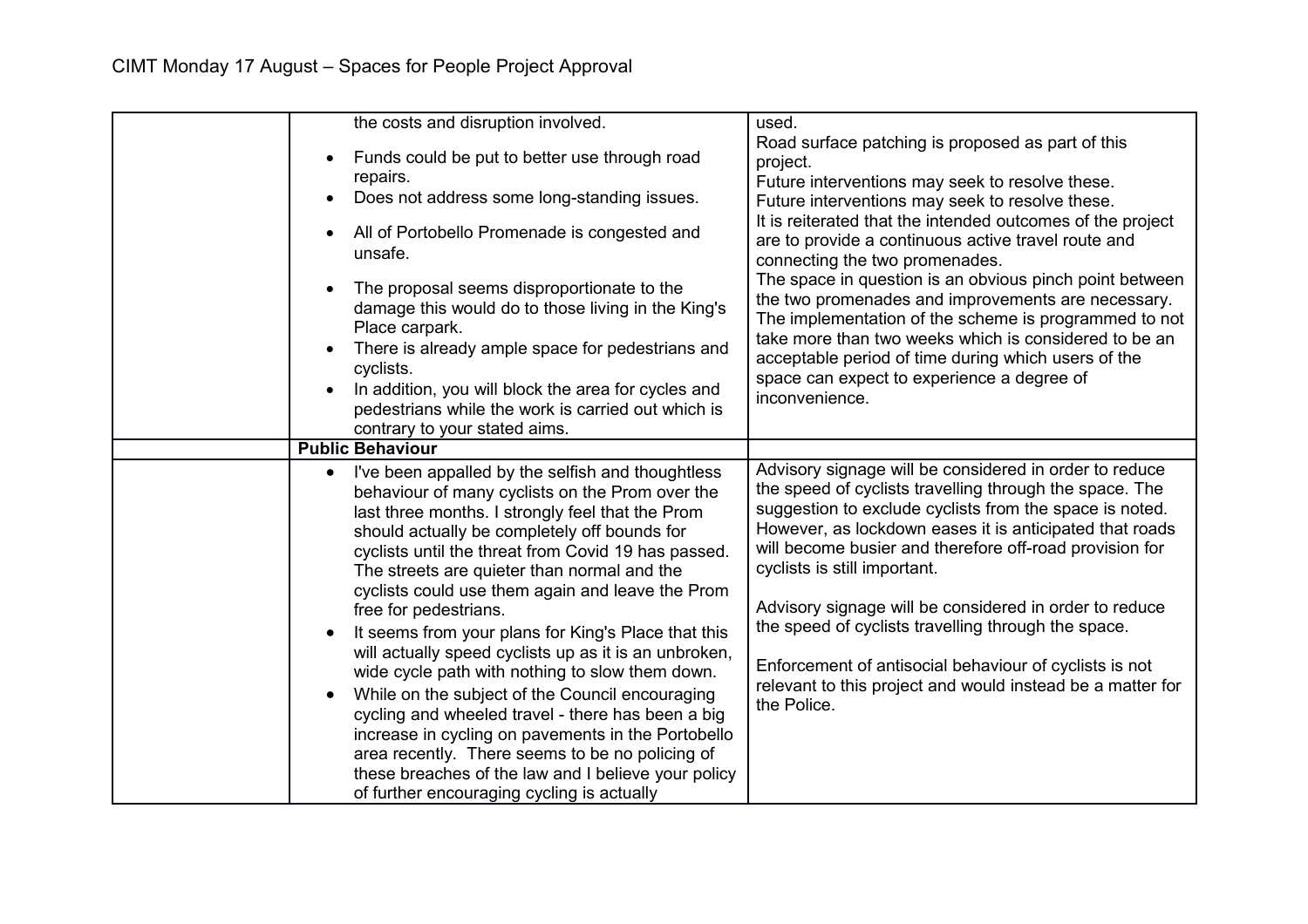| encouraging people to break the law.                                                                                                                                                                                                                                                                                                                                                                                                      |                                                                                                                                                                                                                                                                                         |
|-------------------------------------------------------------------------------------------------------------------------------------------------------------------------------------------------------------------------------------------------------------------------------------------------------------------------------------------------------------------------------------------------------------------------------------------|-----------------------------------------------------------------------------------------------------------------------------------------------------------------------------------------------------------------------------------------------------------------------------------------|
| By making this area even more attractive to<br>$\bullet$<br>cyclists they are even more likely to use the<br>promenade.<br>The speed at which many cyclists go along the<br>prom needs to be dealt with.                                                                                                                                                                                                                                  | This is an intended aim of the project.<br>Advisory signage will be considered in order to reduce<br>the speed of cyclists travelling through the space.<br>Enforcement of antisocial behaviour of cyclists is not<br>relevant to this project and is a Police matter.                  |
| <b>Residents in Caravans</b>                                                                                                                                                                                                                                                                                                                                                                                                              |                                                                                                                                                                                                                                                                                         |
| I hope you reconsider your plans to change the<br>$\bullet$<br>use of King's Place and also hope that you are<br>planning to re-home the people currently living<br>there in caravans.                                                                                                                                                                                                                                                    | It is reiterated that the intended outcomes of the project<br>are to provide a continuous active travel route and<br>connecting the two promenades. The removal of<br>caravans is not being proposed as part of the current<br>phase of improvement works.                              |
| I do not agree with this proposed change as it will<br>bring unnecessary disruption to the community<br>based at the Promenade & will not significantly<br>improve the safety & freedom of pedestrians &<br>cyclists at the shore.                                                                                                                                                                                                        | As above.<br>It is disputed that this will not improve safety for cyclists<br>and pedestrians. The space is currently a busy and<br>disorganised car park with unsafe vehicle movements<br>and therefore moving pedestrians and cyclists onto a<br>segregated path will improve safety. |
| The need for social distancing will most likely<br>diminish over the next few months, so you are<br>intending to permanently destroy a community in<br>order to temporarily make cycling socially<br>distanced, over a few meters, for a few months.<br>Now is not the time to be dividing communities and<br>building walls between them, it is a time to be<br>inclusive and allow diverse communities to co-<br>exist with each other. | It is reiterated that the intended outcomes of the project<br>are to provide a continuous active travel route and<br>connecting the two promenades. The removal of<br>caravans is not being proposed as part of the current<br>phase of improvement works.                              |
| <b>Design</b>                                                                                                                                                                                                                                                                                                                                                                                                                             |                                                                                                                                                                                                                                                                                         |
| To delineate it with red chips would appear cheap<br>$\bullet$<br>and be a detrimental start to community<br>aspirations for this to be designed as a shared<br>space where all users are equal. It may have long<br>term effects on use of the space when better<br>design solutions are clearly available.                                                                                                                              | This feature of the design will be amended. The space<br>will benefit from surface patching, but no coloured chips<br>or bitumen will be used.                                                                                                                                          |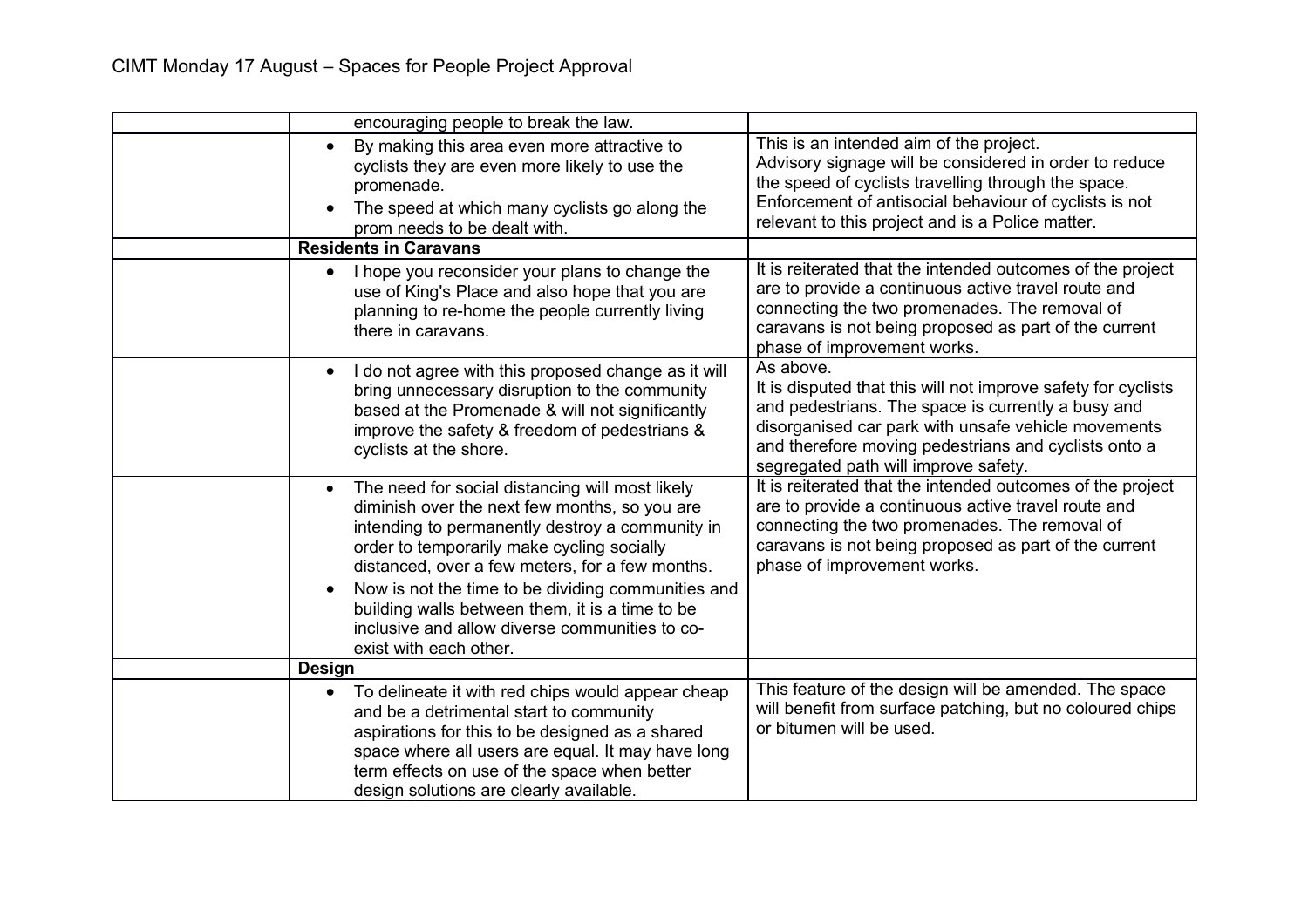|                           | <b>Project Initiation and Consultation</b>                                                                                                                                                                                                                                                                                                                                                                                                                                                             |                                                                                                                                                                                                                                                                                                                                                                                                                                                                                             |
|---------------------------|--------------------------------------------------------------------------------------------------------------------------------------------------------------------------------------------------------------------------------------------------------------------------------------------------------------------------------------------------------------------------------------------------------------------------------------------------------------------------------------------------------|---------------------------------------------------------------------------------------------------------------------------------------------------------------------------------------------------------------------------------------------------------------------------------------------------------------------------------------------------------------------------------------------------------------------------------------------------------------------------------------------|
|                           | Several respondents questioned the timing and<br>$\bullet$<br>justification of the project.<br>The current public health situation is being used to<br>$\bullet$<br>implement strategic measures related to cycling.<br>It has been suggested that inadequate notice has<br>been provided and inadequate consultation has<br>taken place.                                                                                                                                                              | The measures are part of a comprehensive package of<br>interventions around the city that are designed to<br>facilitate the safe movement of people whilst social<br>distancing.<br>The nature of the package of projects is quick<br>implementation of projects using emergency powers and<br>therefore the degree of consolation is not would it would<br>be like for other non-emergency measures.                                                                                       |
| <b>Public suggestions</b> |                                                                                                                                                                                                                                                                                                                                                                                                                                                                                                        |                                                                                                                                                                                                                                                                                                                                                                                                                                                                                             |
|                           | <b>Commercial Premises</b>                                                                                                                                                                                                                                                                                                                                                                                                                                                                             |                                                                                                                                                                                                                                                                                                                                                                                                                                                                                             |
|                           | Please ensure that the local businesses do not put<br>$\bullet$<br>street furniture in the space marked out by the<br>wands. Street furniture (tables and chairs) would<br>reduce space for social distancing. It would be<br>dangerous for visually impaired people and would<br>also result in more conflict between pedestrians<br>and cyclists.<br>Boathouse pub - it is worth having a closer look at<br>their activities and checking whether they have<br>permission to do what they are doing. | The Council is taking a proactive approach to supporting<br>businesses reopening and the economic recovery of the<br>city. Premises may apply to have tables and chairs<br>placed outside their business and all applications are<br>considered taking into account available space and<br>public health as well as the safety of all stakeholders.<br>If a premises is found to in breach of their permit<br>conditions or does not have a permit then enforcement<br>action can be taken. |
|                           | It's really important to allow extra space for café<br>$\bullet$<br>seating, too, to allow for business recovery.<br>Boardwalks on the beach could have very Covid-<br>friendly tables and seating for the cafés, with litter-<br>avoidance a priority. The street areas can then be<br>free for Covid-friendly walking, running and<br>cycling. (Maybe a few parking places, and NO<br>planters).                                                                                                     | As above.<br>This is an aspiration for future improvements in the area.<br>The temporary measures proposed are simply for<br>parking suspension and safeguarding pedestrian and<br>cycling movements.                                                                                                                                                                                                                                                                                       |
|                           | <b>Bike Parking</b>                                                                                                                                                                                                                                                                                                                                                                                                                                                                                    |                                                                                                                                                                                                                                                                                                                                                                                                                                                                                             |
|                           | Several respondents stated that more bike parking<br>$\bullet$<br>is required that is staggered along the Prom.                                                                                                                                                                                                                                                                                                                                                                                        | This could be an aspiration for future improvements in<br>the area. The temporary measures proposed are simply<br>for parking suspension and safeguarding pedestrian and                                                                                                                                                                                                                                                                                                                    |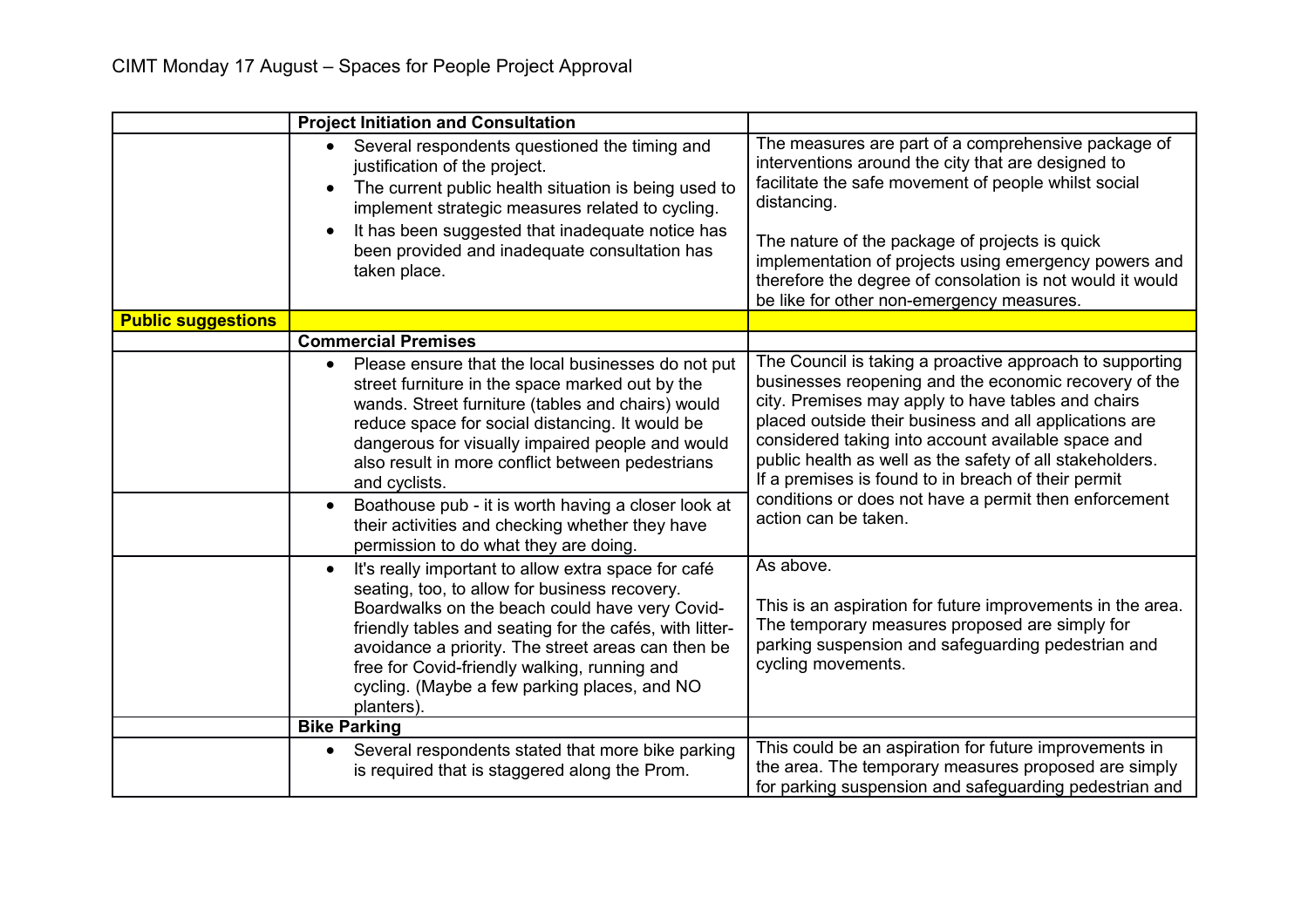|                                                                                                                                                                                                                                                                                                                                                                                                                                                                                | cycling movements.                                                                                                                                                                                                                                     |
|--------------------------------------------------------------------------------------------------------------------------------------------------------------------------------------------------------------------------------------------------------------------------------------------------------------------------------------------------------------------------------------------------------------------------------------------------------------------------------|--------------------------------------------------------------------------------------------------------------------------------------------------------------------------------------------------------------------------------------------------------|
| <b>Community Engagement</b>                                                                                                                                                                                                                                                                                                                                                                                                                                                    |                                                                                                                                                                                                                                                        |
| I hope that a future vision for an enhanced public<br>$\bullet$<br>realm at Kings Place, Portobello can be delivered<br>in a scheme that builds on community<br>engagement.                                                                                                                                                                                                                                                                                                    | Full community engagement will be undertaken relating<br>to future interventions which are not implemented under<br>emergency delegated decision-making powers using a<br>Temporary Traffic Regulation Order and related to the<br>Covid 19 emergency. |
| <b>Design</b>                                                                                                                                                                                                                                                                                                                                                                                                                                                                  |                                                                                                                                                                                                                                                        |
| I have a safety concern about mixing fast cyclists<br>and pedestrians; perhaps cycling lanes could be<br>painted on the whole length of the Prom?                                                                                                                                                                                                                                                                                                                              | This could be considered as part of a future scheme.                                                                                                                                                                                                   |
| It would be great to see King's Place free of cars<br>$\bullet$<br>and filled instead with bright planters blocking the<br>entrance to King's place, allowing people to enjoy<br>this part of the prom.                                                                                                                                                                                                                                                                        | This could be considered as part of a future scheme.                                                                                                                                                                                                   |
| Some clear markings to keep cyclists and<br>$\bullet$<br>pedestrians apart at pinch points might be helpful.                                                                                                                                                                                                                                                                                                                                                                   | It is not proposed to provide segregation of any kind.                                                                                                                                                                                                 |
| You should show a gate there for access for the<br>$\bullet$<br>Coastguard and other emergency services.<br>Removal of the existing bollards and gates at the<br>start of the current Portobello Prom and the<br>Seafield "Prom".                                                                                                                                                                                                                                              | Collapsible / demountable bollards are specified for this<br>purpose.<br>This can be done but we need to ensure sufficient<br>bollards are in place at Seafield Road to prevent a return<br>of parked cars.                                            |
| Any design where it is not a straight fast cycling<br>possibility, coming out and in of Seafield section<br>would be very appreciated by many people.                                                                                                                                                                                                                                                                                                                          | Noted.                                                                                                                                                                                                                                                 |
| If cars were to be removed as per proposals, there<br>$\bullet$<br>is no need to delineate a space with red chip<br>surfaces. This would only serve to speed cyclists<br>through the shared space and discourage walkers<br>from using the red surfaced area. The plastic<br>wands in phase 2 are also redundant if cars are<br>already excluded and would again only serve to<br>segregate active travel users from each other and<br>speeding cyclists in a detrimental way. | It is proposed to no longer use red chips in the design<br>however clear demarcation of pedestrian / cycling space<br>is required and it is therefore intended to proceed with<br>installing the wands.                                                |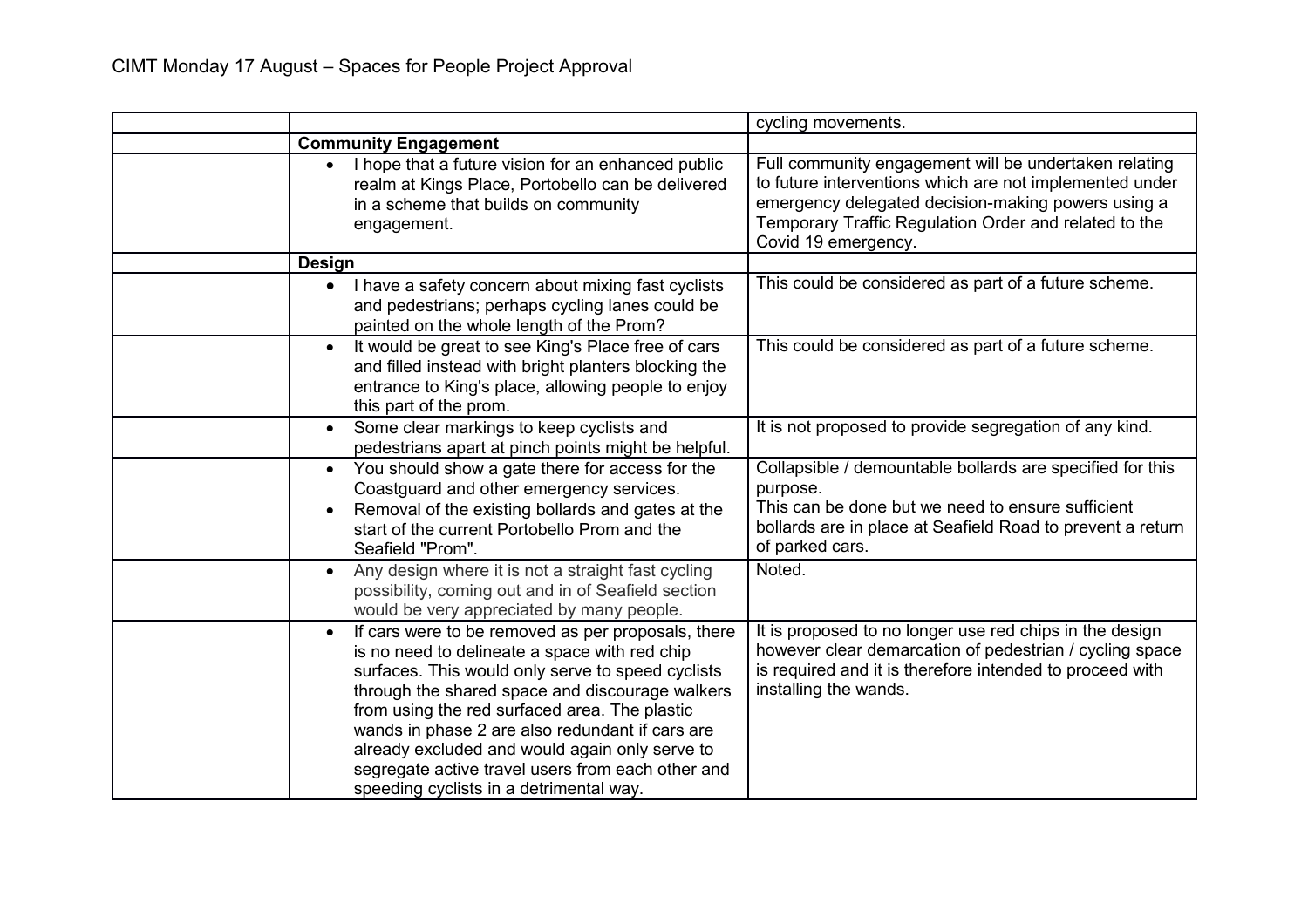| <b>Parking</b>                                                                                                                                                                                                                                                                 |                                                                                                                                                                                                                                                                                                                                                         |
|--------------------------------------------------------------------------------------------------------------------------------------------------------------------------------------------------------------------------------------------------------------------------------|---------------------------------------------------------------------------------------------------------------------------------------------------------------------------------------------------------------------------------------------------------------------------------------------------------------------------------------------------------|
| There absolutely has to be some amount of<br>$\bullet$<br>parking at King's Place, for visitors to the beach<br>and the eating/drinking places there.                                                                                                                          | This scheme is a temporary measure in response to the<br>Covid-19 emergency and therefore parking is being<br>suspended on a temporary basis in order to facilitate the<br>safe movement of people on foot or on bike whilst social<br>distancing. It is acknowledged that this will cause<br>temporary inconvenience for local residents and visitors. |
| Removing all parking will only serve to increase<br>the dangerous and obstructive parking situation in<br>adjoining Kings Road and does not take into<br>consideration local resident's needs.                                                                                 | This scheme is a temporary measure in response to the<br>Covid-19 emergency and therefore parking is being<br>suspended on a temporary basis. It is acknowledged that<br>this will cause temporary inconvenience for local<br>residents.                                                                                                                |
| There needs to be enforcement too around this<br>area as it has been plagued by inconsiderate and<br>sometimes dangerous car parking                                                                                                                                           | Where parking restrictions are in place the parking<br>attendants will take relevant enforcement action. If there<br>are no restrictions in place then it is a matter for the<br>Police.                                                                                                                                                                |
| Ideally, once the Kings Place changes have gone<br>through, a change in Kings Road parking situation<br>should be investigated. Personally, I would like to<br>see the street changed to resident or permit<br>parking only, with disability spaces incorporated at<br>points. | Noted. Portobello is being considered as part of the<br>Strategic Review of parking within the city.                                                                                                                                                                                                                                                    |
| This is a matter for CEC Locality / Parking to consider.<br>This is a matter for CEC Locality / Parking to<br>consider.                                                                                                                                                        |                                                                                                                                                                                                                                                                                                                                                         |
| Additional parking spaces could be looked at also?<br>$\bullet$<br>Possibly to the west side which would be good for<br>all of Portobello.                                                                                                                                     |                                                                                                                                                                                                                                                                                                                                                         |
| Parking on Kings road could be redeveloped to<br>$\bullet$<br>maximise spaces (e.g. chevron parking) which<br>would be a welcome proposal.                                                                                                                                     |                                                                                                                                                                                                                                                                                                                                                         |
| Provision for disabled parking is required.<br>$\bullet$                                                                                                                                                                                                                       | The designer of this scheme will review the proposals<br>and the availability of space in order to give this<br>suggestion more consideration. Blue Badge holders may                                                                                                                                                                                   |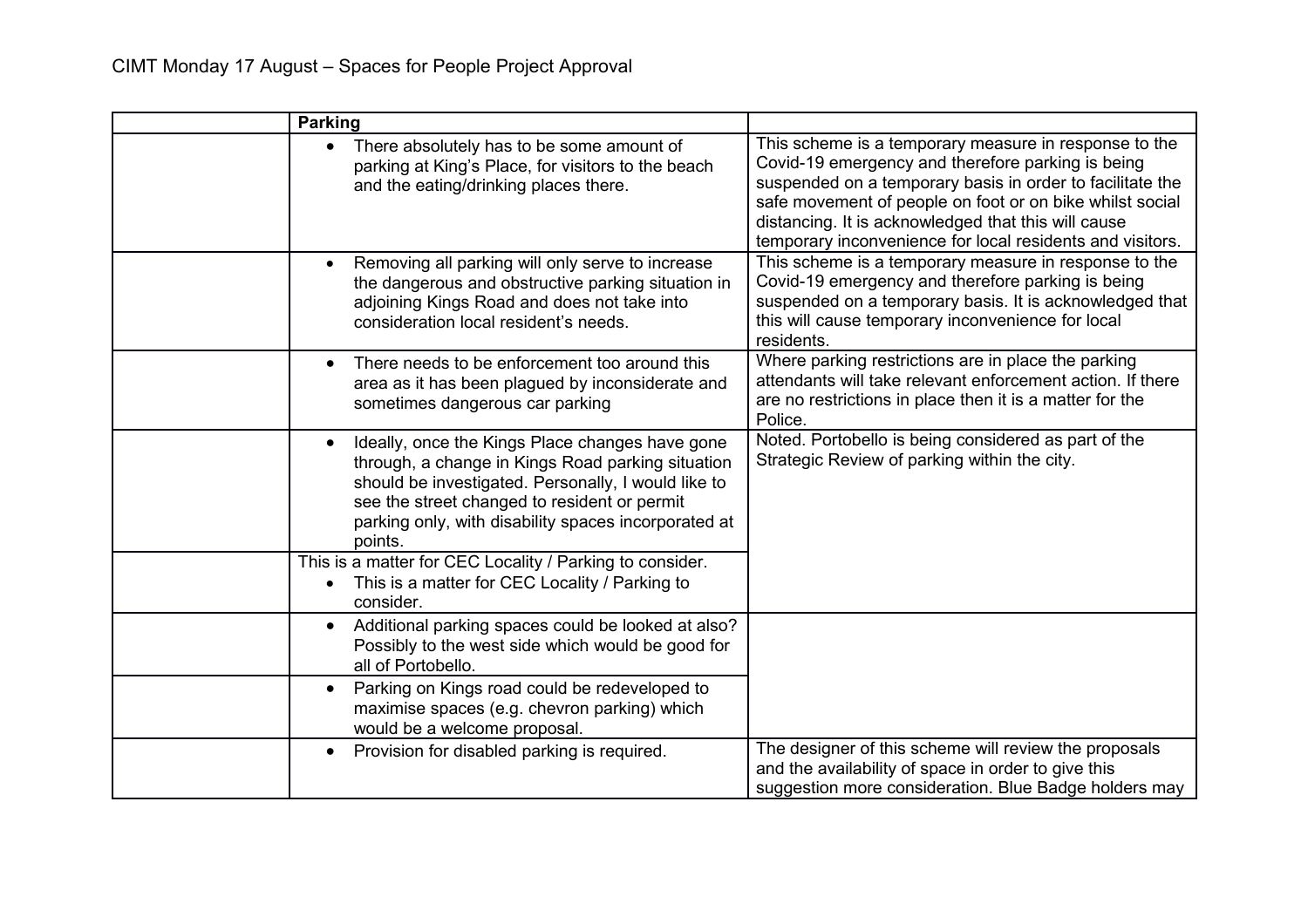|                                                                                                                                                                                                                                                                                                   | continue to park free of charge and without time limit on<br>all yellow line restrictions (where there is no loading<br>prohibition in place).                                            |
|---------------------------------------------------------------------------------------------------------------------------------------------------------------------------------------------------------------------------------------------------------------------------------------------------|-------------------------------------------------------------------------------------------------------------------------------------------------------------------------------------------|
| <b>Wider Area</b>                                                                                                                                                                                                                                                                                 |                                                                                                                                                                                           |
| The long stretch of promenade needs speed<br>$\bullet$<br>ramps placed along at regular interval as<br>motorbike and pedal bikes speed along there.                                                                                                                                               | This could be considered as part of a future scheme.                                                                                                                                      |
| The roads along Joppa, St John's Street, Pitville<br>Street should become permit zones as I am afraid<br>the caravans will just move along there.                                                                                                                                                 | Portobello is being considered as part of the Strategic<br>Review of parking within the city.                                                                                             |
| The gates separating the caravans from the<br>$\bullet$<br>stretch of the prom adjacent to the Lothian Buses<br>garage are often left unlocked. As are gates at the<br>far end of this stretch. Is there a risk that the<br>caravans will simply relocate to this area when<br>they are moved on? | Noted. This will be passed to the relevant team for<br>possible action.                                                                                                                   |
| There is also an issue with cars and bikes racing<br>down Kings Road to access Kings Place. Traffic<br>calming measures on Kings Road would also be a<br>huge help.                                                                                                                               | This could be considered as part of a future scheme.                                                                                                                                      |
| I really think that the council's money would be put<br>$\bullet$<br>to better use if they improved the cycle lanes on<br>the more dangerous and busy roads.                                                                                                                                      | This space has been identified as a pinch point that<br>needs to be resolved. The Council has a budget and has<br>secured match funding for a significant number of<br>projects on roads. |
| Attention to and management of social distancing<br>might be better spent looking at the spacing issues<br>on other normally busier parts of the Portobello<br>Promenade.                                                                                                                         | This space has been earmarked as a priority for<br>intervention along the promenade. Further interventions<br>at different locations could be instigated in the future.                   |
| <b>Longer Term Use</b>                                                                                                                                                                                                                                                                            |                                                                                                                                                                                           |
| We also need to focus on delivering a long-term<br>$\bullet$<br>people friendly design solution for this space.<br>Future designs that promote safe movement and                                                                                                                                  | Noted and agreed.                                                                                                                                                                         |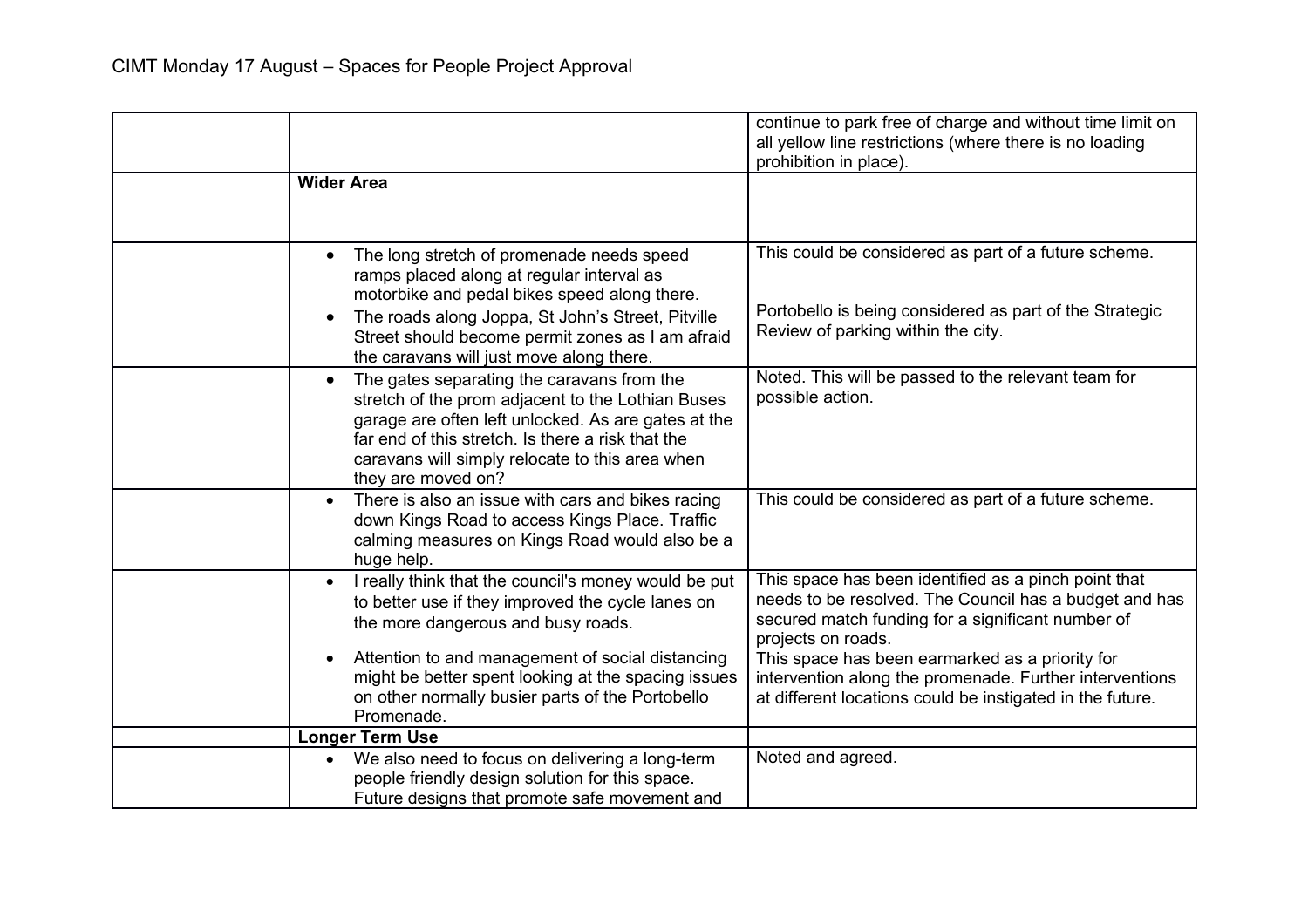|                                                                                                                              | space for social life and beach-oriented uses are<br>needed.                                                                                                                                                                                                                                                                                                                                                                            |                                                                                                                                                                                                                                                            |
|------------------------------------------------------------------------------------------------------------------------------|-----------------------------------------------------------------------------------------------------------------------------------------------------------------------------------------------------------------------------------------------------------------------------------------------------------------------------------------------------------------------------------------------------------------------------------------|------------------------------------------------------------------------------------------------------------------------------------------------------------------------------------------------------------------------------------------------------------|
|                                                                                                                              | It is worth trying this out as a venture, that can<br>$\bullet$<br>possibly be a permanent change. It makes perfect<br>sense that the promenade is one continuous line.                                                                                                                                                                                                                                                                 | Noted.                                                                                                                                                                                                                                                     |
|                                                                                                                              | <b>Caravan Residents</b>                                                                                                                                                                                                                                                                                                                                                                                                                |                                                                                                                                                                                                                                                            |
|                                                                                                                              | Can a halting site for travellers be provided<br>nearby? Is there any suitable land, for example<br>some part of Leith not owned by Forth Ports,<br>perhaps Marine Esplanade?                                                                                                                                                                                                                                                           | It is reiterated that the intended outcomes of the project<br>are to provide a continuous active travel route and<br>connecting the two promenades. The removal of<br>caravans is not being proposed as part of the current<br>phase of improvement works. |
|                                                                                                                              | <b>Access</b>                                                                                                                                                                                                                                                                                                                                                                                                                           |                                                                                                                                                                                                                                                            |
|                                                                                                                              | Ensure accessibility is maintained for those with<br>disabilities.                                                                                                                                                                                                                                                                                                                                                                      | It is considered that through the suspension of parking,<br>surface improvements and the introduction of a safe path<br>connecting both promenades, access for people with<br>disabilities is significantly improved as a result of this<br>scheme.        |
|                                                                                                                              | Access for emergency services is required.<br>$\bullet$                                                                                                                                                                                                                                                                                                                                                                                 | Collapsible / Demountable bollards specified in the<br>design.                                                                                                                                                                                             |
| In favour of<br>caravans remaining<br>onsite from Current<br>caravan residents<br>in favour of<br>caravans being<br>retained |                                                                                                                                                                                                                                                                                                                                                                                                                                         |                                                                                                                                                                                                                                                            |
|                                                                                                                              | We all have strong ties with the local community<br>$\bullet$<br>and consider ourselves to be permanent residents:<br>some of us work or volunteer actively in<br>Portobello, and we regularly and consistently<br>perform beach clean ups.<br>We preserve the safety and welfare of<br>neighbouring residential blocks by mediating with<br>groups of social late-night gatherings.<br>Moreover, our presence here prevents antisocial | It is reiterated that the intended outcomes of the project<br>are to provide a continuous active travel route and<br>connecting the two promenades. The removal of<br>caravans is not being proposed as part of the current<br>phase of improvement works. |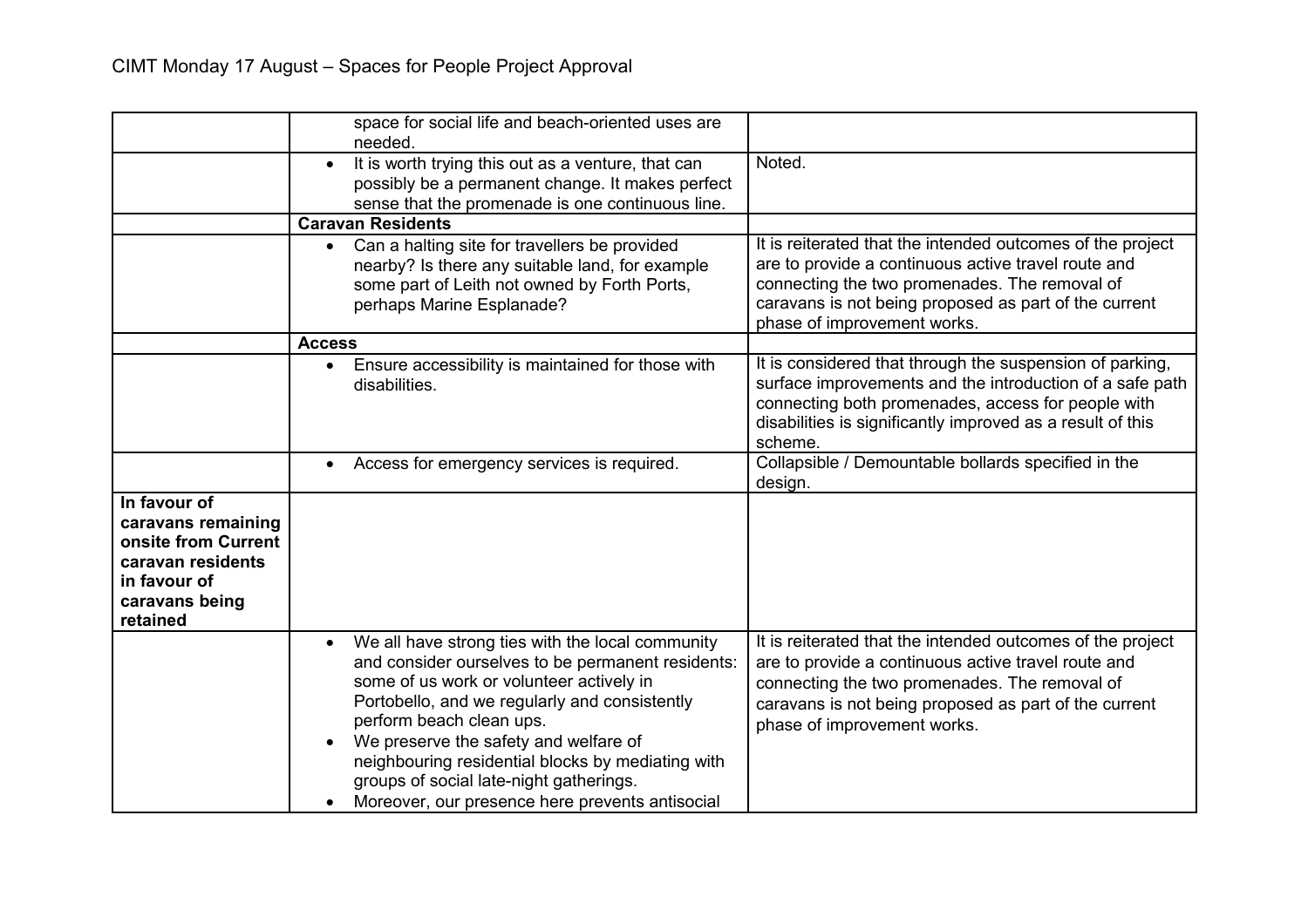| behaviour from happening in the immediate<br>proximity of our neighbours.<br>There is plenty of space for cyclists and<br>pedestrians to pass through the area without major<br>disruptions even while practicing social distancing, | As above                                                                                                                 |
|--------------------------------------------------------------------------------------------------------------------------------------------------------------------------------------------------------------------------------------|--------------------------------------------------------------------------------------------------------------------------|
| Ultimately, if all of the residents were to be made<br>homeless with a very short notice, we would all be                                                                                                                            | As above                                                                                                                 |
| financially and psychologically unable to cope with<br>the stress and the demands of being put at high<br>risk during a global pandemic.<br>A diverse group of around 20 people and there are<br>families also.                      | This space has been identified as a pinch point that<br>requires improvements.                                           |
|                                                                                                                                                                                                                                      | As above                                                                                                                 |
| More time is required to provide an alternative<br>place to live.                                                                                                                                                                    |                                                                                                                          |
| There haven't been any complaints or social<br>distancing hazards caused by the vans and<br>caravans being here.                                                                                                                     | Noted.                                                                                                                   |
| Active members of the community involved in<br>projects and volunteering.                                                                                                                                                            | As above                                                                                                                 |
|                                                                                                                                                                                                                                      | As above                                                                                                                 |
| The project is not necessary as the area is only                                                                                                                                                                                     |                                                                                                                          |
| very busy during hot and sunny days - the rest of<br>the year it is quiet.                                                                                                                                                           | As above                                                                                                                 |
| The narrowest part is 4 meters wide which leaves<br>enough space for all cyclists and pedestrians to<br>keep 2 metres apart.                                                                                                         | This may be the case on most occasions however this<br>project is a short-term response to exceptional<br>circumstances. |
| I think one of the real problems for cyclists and<br>pedestrians are not the caravans, but the big                                                                                                                                   | This space has been identified as a pinch point that<br>requires improvements.                                           |
| green gate at the north of King's Place. Especially<br>when it is closed and the big stone is in front of it.                                                                                                                        | Noted.                                                                                                                   |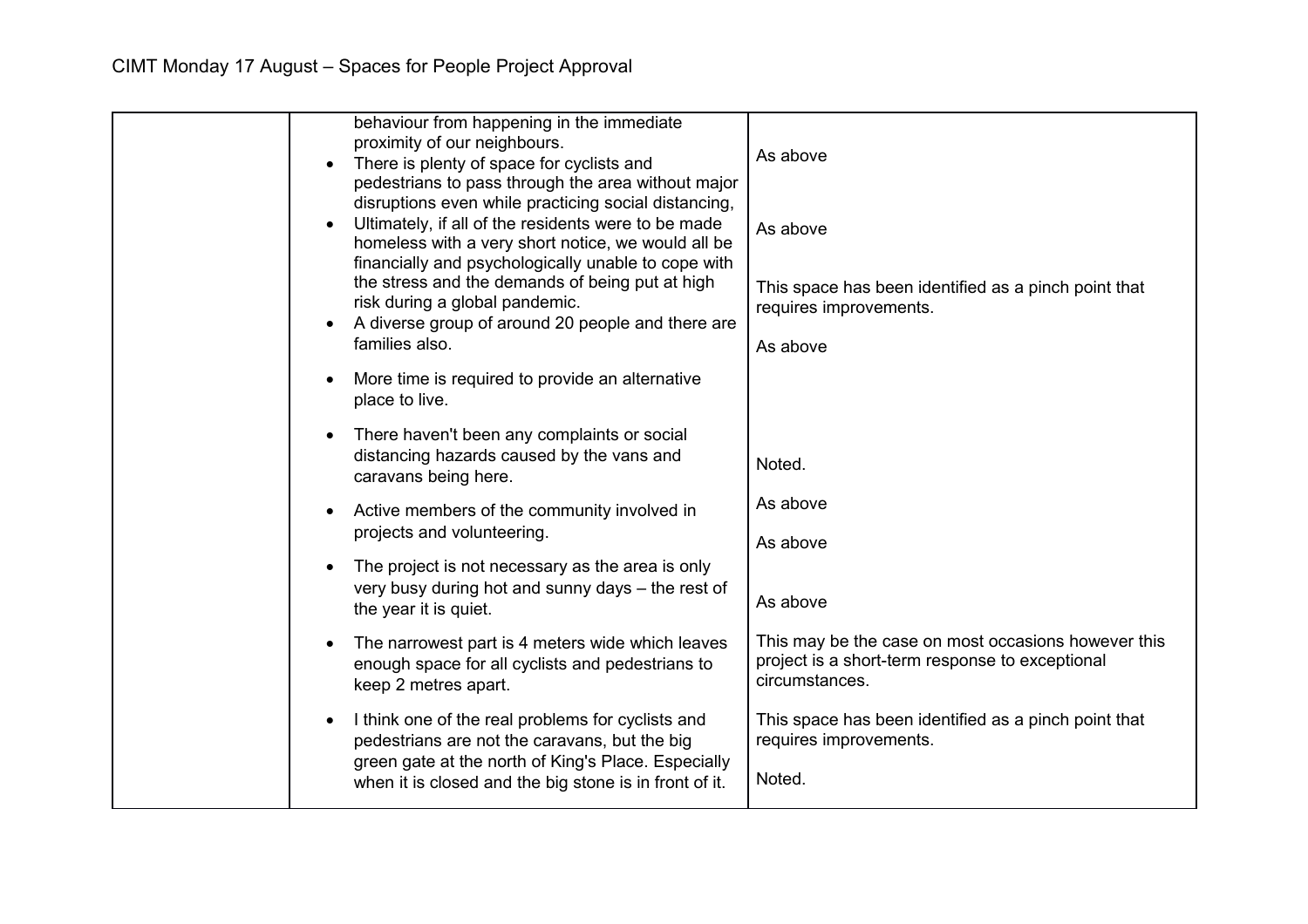|                                                                    | A cycle lane, the monetary cost and subsequent<br>disruption to the general public, not to mention the<br>stress caused to people who will potentially lose<br>their homes, is unacceptable.<br>We the caravan dwellers, are not under any false<br>impression that we can stay here indefinitely and if<br>a real and community minded plan that really<br>benefits the community as a whole were put | As above.<br>Temporary inconvenience will impact on local residents<br>as a result of the scheme.                                                                                                                                                                                            |
|--------------------------------------------------------------------|--------------------------------------------------------------------------------------------------------------------------------------------------------------------------------------------------------------------------------------------------------------------------------------------------------------------------------------------------------------------------------------------------------|----------------------------------------------------------------------------------------------------------------------------------------------------------------------------------------------------------------------------------------------------------------------------------------------|
|                                                                    | forward, then we would happily enter dialogue with<br>the council to consider alternatives                                                                                                                                                                                                                                                                                                             |                                                                                                                                                                                                                                                                                              |
| <b>Support for</b><br>caravan community<br>from local<br>residents |                                                                                                                                                                                                                                                                                                                                                                                                        |                                                                                                                                                                                                                                                                                              |
|                                                                    | In my opinion I can't see their presence doing any<br>harm whatsoever and have found they are<br>genuinely good people who deserve to be there.                                                                                                                                                                                                                                                        | It is reiterated that the intended outcomes of the project<br>are to provide a continuous active travel route and<br>connecting the two promenades. The removal of<br>caravans is not being proposed as part of the current<br>phase of improvement works.                                   |
|                                                                    |                                                                                                                                                                                                                                                                                                                                                                                                        | It is important to understand that access to the car park<br>area will be restricted and managed. Vehicular access<br>will not be permitted beyond the bollards unless agreed<br>by the Authority. If approved the SfP team will notify local<br>residents of the planned changes to access. |
|                                                                    | The driving force for Spaces for People is safety at<br>a time of pandemic. Forcing an established<br>community to relocate flies against that basic aim.                                                                                                                                                                                                                                              | As above                                                                                                                                                                                                                                                                                     |
|                                                                    | • At the very least an alternative site must be                                                                                                                                                                                                                                                                                                                                                        | As above                                                                                                                                                                                                                                                                                     |